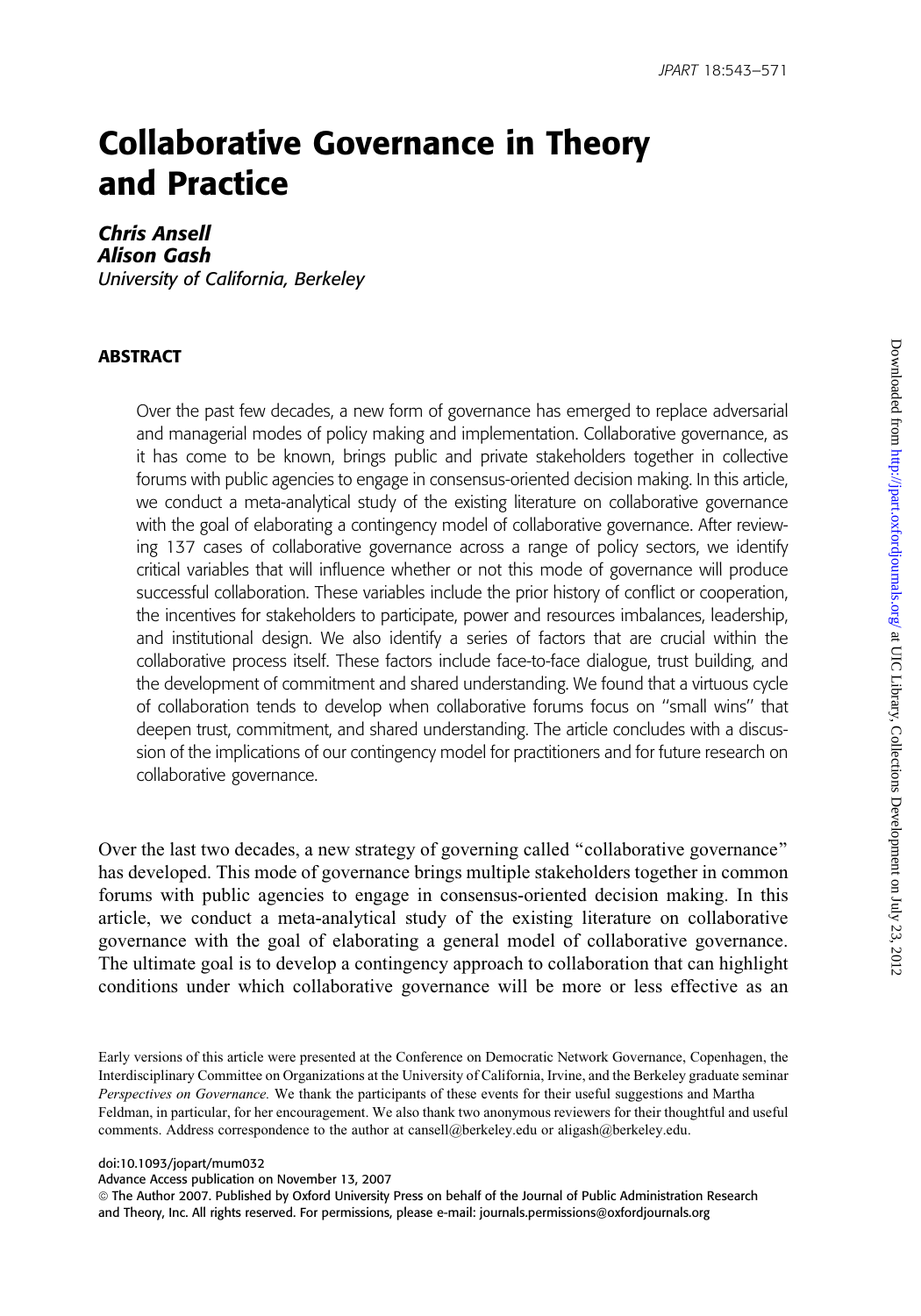approach to policy making and public management.<sup>1</sup> In conducting this meta-analytic study, we adopted a strategy we call ''successive approximation'': we used a sample of the literature to develop a common language for analyzing collaborative governance and then successively ''tested'' this language against additional cases, refining and elaborating our model of collaborative governance as we evaluated additional cases.

Although collaborative governance may now have a fashionable management caché, the untidy character of the literature on collaboration reflects the way it has bubbled up from many local experiments, often in reaction to previous governance failures. Collaborative governance has emerged as a response to the failures of downstream implementation and to the high cost and politicization of regulation. It has developed as an alternative to the adversarialism of interest group pluralism and to the accountability failures of managerialism (especially as the authority of experts is challenged). More positively, one might argue that trends toward collaboration also arise from the growth of knowledge and institutional capacity. As knowledge becomes increasingly specialized and distributed and as institutional infrastructures become more complex and interdependent, the demand for collaboration increases. The common metric for all these factors may be, as Gray (1989) has pointed out, the increasing ''turbulence'' faced by policy makers and managers.

Although Susskind and Cruikshank (1987), Gray (1989), and Fung and Wright (2001, 2003) have suggested more general theoretical accounts of collaborative governance, much of the literature is focused on the *species* rather than the *genus*. The bulk of the collaborative governance literature is composed of single-case case studies focused on sector-specific governance issues like site-based management of schools, community policing, watershed councils, regulatory negotiation, collaborative planning, community health partnerships, and natural resource comanagement (the species). Moreover, a number of the most influential theoretical accounts of this phenomenon are focused on specific types of collaborative governance. Healey (1996, 2003) and Innes and Booher (1999a, 1999b), for example, provide foundational accounts of collaborative planning, as Freeman (1997) does for regulation and administrative law and Wondolleck and Yaffee (2000) do for natural resources management. Our goal is to build on the findings of this rich literature, but also to derive theoretical and empirical claims about the genus of collaborative governance—about the common mode of governing.

## DEFINING COLLABORATIVE GOVERNANCE

We define collaborative governance as follows:

A governing arrangement where one or more public agencies directly engage non-state stakeholders in a collective decision-making process that is formal, consensus-oriented, and deliberative and that aims to make or implement public policy or manage public programs or assets.

This definition stresses six important criteria: (1) the forum is initiated by public agencies or institutions,  $(2)$  participants in the forum include nonstate actors,  $(3)$  participants engage directly in decision making and are not merely "consulted" by public agencies, (4) the

<sup>1</sup> Thomas (1995) develops a contingency perspective on public participation, though it aims more broadly and is developed from the perspective of public managers.

<sup>2</sup> A smaller group of studies evaluates specific types of collaborative governance at a more aggregated level (for example, see Beierle [2000], Langbein [2002], and Leach, Pelkey, and Sabatier [2002]).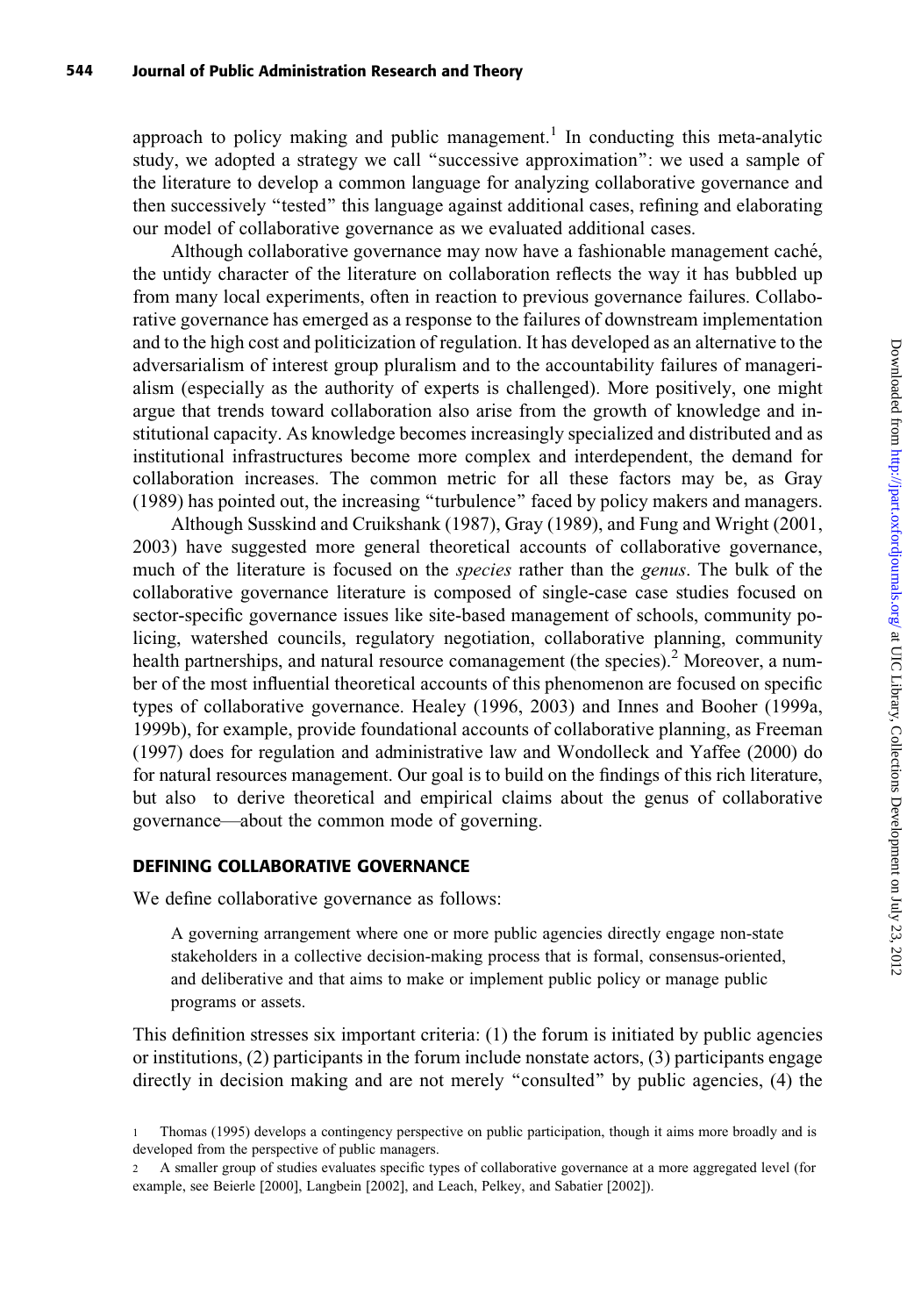forum is formally organized and meets collectively, (5) the forum aims to make decisions by consensus (even if consensus is not achieved in practice), and (6) the focus of collaboration is on public policy or public management. This is a more restrictive definition than is sometimes found in the literature. However, the wide-ranging use of the term has, as Imperial notes, been a barrier to theory building (Imperial 2005, 286). Since our goal is to compare apples with apples (to the extent possible), we have defined the term restrictively so as to increase the comparability of our cases.

One critical component of the term collaborative governance is ''governance.'' Much research has been devoted to establishing a workable definition of governance that is bounded and falsifiable, yet comprehensive. For instance, Lynn, Heinrich, and Hill (2001, 7) construe governance broadly as ''regimes of laws, rules, judicial decisions, and administrative practices that constrain, prescribe, and enable the provision of publicly supported goods and services.'' This definition provides room for traditional governmental structures as well as emerging forms of public/private decision-making bodies. Stoker, on the other hand, argues:

As a baseline definition it can be taken that governance refers to the rules and forms that guide collective decision-making. That the focus is on decision-making in the collective implies that governance is not about one individual making a decision but rather about groups of individuals or organisations or systems of organisations making decisions (2004, 3).

He also suggests that among the various interpretations of the term, there is ''baseline agreement that governance refers to the development of governing styles in which boundaries between and within public and private sectors have become blurred'' (Stoker 1998, 17). We opt for a combined approach to conceptualize governance. We agree with Lynn, Heinrich, and Hill that governance applies to laws and rules that pertain to the provision of public goods. However, we adopt Stoker's claim that governance is also about collective decision making—and specifically about collective decision making that includes both public and private actors. Collaborative governance is therefore a type of governance in which public and private actors work collectively in distinctive ways, using particular processes, to establish laws and rules for the provision of public goods.

Although there are many forms of collaboration involving strictly nonstate actors, our definition stipulates a specific role for public agencies. By using the term ''public agency,'' our intention is to include public institutions such as bureaucracies, courts, legislatures, and other governmental bodies at the local, state, or federal level. But the typical public institution among our cases is, in fact, an executive branch agency, and therefore, the term ''public agency'' is apt. Such public agencies may initiate collaborative forums either to fulfill their own purposes or to comply with a mandate, including court orders, legislation, or rules governing the allocation of federal funds. For example, the Workforce Investment Act of 1998 stipulates that all states and localities receiving federal workforce development funds must convene a workforce investment board that comprised public and private actors in order to develop and oversee policies at the state and local level concerning job training, under- and unemployment. According to our definition, these workforce investments boards are mandated to engage in collaborative governance.

Although public agencies are typically the initiators or instigators of collaborative governance, our definition requires participation by nonstate stakeholders. Some scholars describe interagency coordination as collaborative governance. Although there is nothing inherently wrong with using the term in this way, much of the literature on collaborative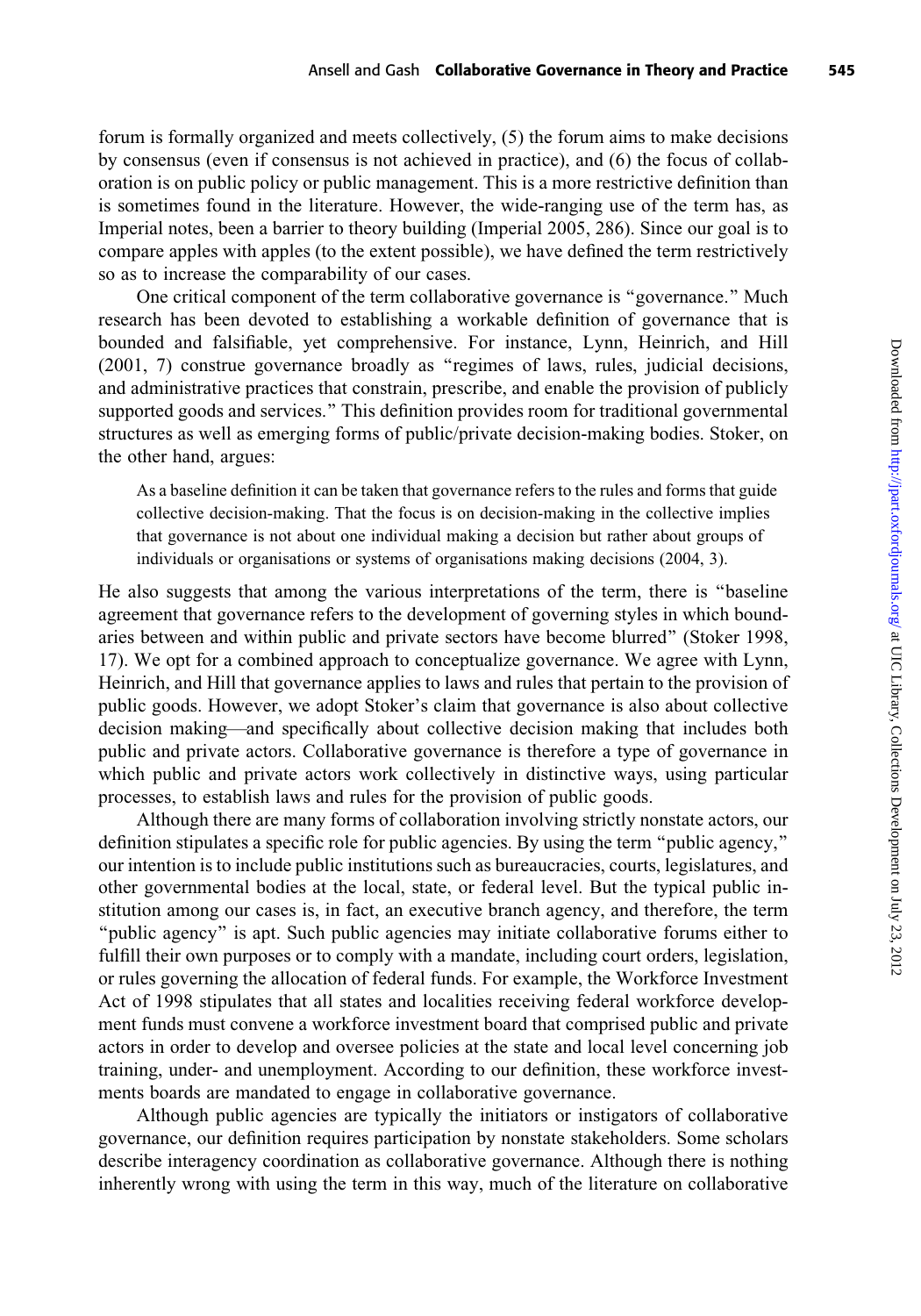governance uses this term to signal a different kind of relationship between public agencies and nonstate stakeholders. Smith (1998, 61), for example, argues that collaboratives involve ''representation by key interest groups.'' Connick and Innes (2003, 180) define collaborative governance as including ''representatives of all relevant interests.'' Reilly (1998, 115) describes collaborative efforts as a type of problem solving that involves the ''shared pursuit of government agencies and concerned citizens.''

We use the term "stakeholder" to refer both to the participation of citizens as individuals and to the participation of organized groups. For convenience, we will also hereafter use the term "stakeholder" to refer to both public agencies and nonstate stakeholders, though we believe that public agencies have a distinctive leadership role in collaborative governance. Our definition of collaborative governance also sets standards for the type of participation of nonstate stakeholders. We believe that collaborative governance is never merely consultative.<sup>3</sup> Collaboration implies two-way communication and influence between agencies and stakeholders and also opportunities for stakeholders to talk with each other. Agencies and stakeholders must meet together in a deliberative and multilateral process. In other words, as described above, the process must be collective. Consultative techniques, such as stakeholder surveys or focus groups, although possibly very useful management tools, are not *collaborative* in the sense implied here because they do not permit two-way flows of communication or multilateral deliberation.

Collaboration also implies that nonstate stakeholders will have real responsibility for policy outcomes. Therefore, we impose the condition that stakeholders must be *directly* engaged in decision making. This criterion is implicit in much of the collaborative governance literature. Freeman (1997, 22), for example, argues that stakeholders participate ''in all stages of the decisionmaking process.'' The watershed partnerships studied by Leach, Pelkey, and Sabatier (2002, 648) make policy and implementation decisions on a range of ongoing water management issues regarding streams, rivers, and watersheds. Ultimate authority may lie with the public agency (as with regulatory negotiation), but stakeholders must directly participate in the decision-making process. Thus, advisory committees may be a form of collaborative governance if their advice is closely linked to decision-making outcomes. In practice (and by design), however, advisory committees are often far removed from actual decision making.

We impose the criteria of *formal* collaboration to distinguish collaborative governance from more casual and conventional forms of agency-interest group interaction. For example, the term collaborative governance might be thought to describe the informal relationships that agencies and interest groups have always cultivated. Surely, interest groups and public agencies have always engaged in two-way flows of influence. The difference between our definition of collaborative governance and conventional interest group influence is that the former implies an explicit and public strategy of organizing this influence. Walter and Petr (2000, 495), for example, describe collaborative governance as a formal activity that ''involves joint activities, joint structures and shared resources,'' and Padilla and Daigle (1998, 74) prescribe the development of a "structured arrangement." This formal arrangement implies organization and structure.

Decisions in collaborative forums are consensus oriented (Connick and Innes 2003; Seidenfeld 2000). Although public agencies may have the ultimate authority to make

<sup>3</sup> See Beierle and Long (1999) for an example of collaboration as consultation.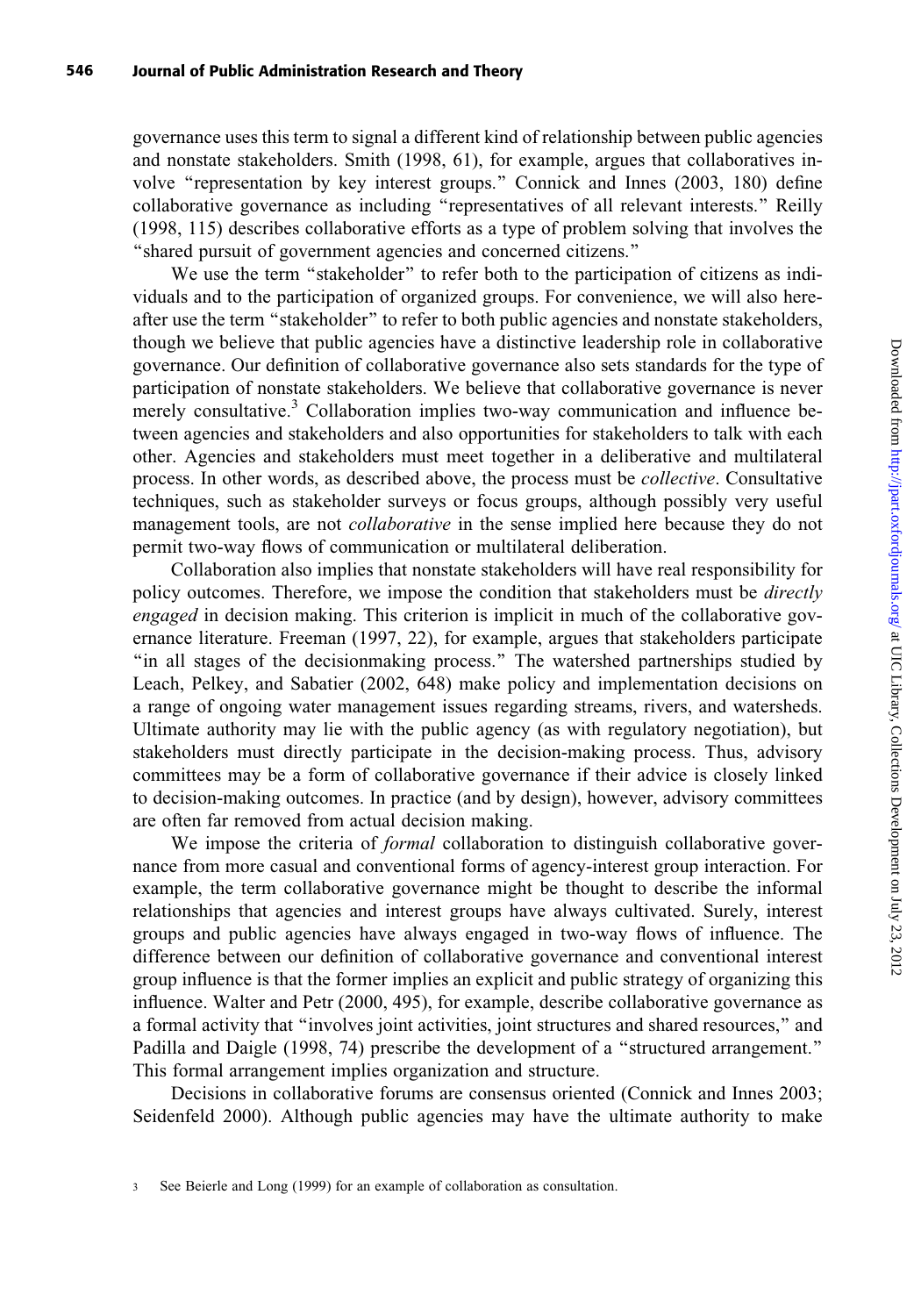a decision, the goal of collaboration is typically to achieve some degree of consensus among stakeholders. We use the term consensus oriented because collaborative forums often do not succeed in reaching consensus. However, the premise of meeting together in a deliberative, multilateral, and formal forum is to strive toward consensus or, at least, to strive to discover areas of agreement.

Finally, collaborative governance focuses on public policies and issues. The focus on *public* issues distinguishes collaborative governance from other forms of consensus decision making, such as alternative dispute resolution or transformative mediation. Although agencies may pursue dispute resolution or mediation to reduce social or political conflict, these techniques are often used to deal with strictly private conflicts. Moreover, public dispute resolution or mediation may be designed merely to resolve private disputes. While acknowledging the ambiguity of the boundary between public and private, we restrict the use of the term "collaborative governance" to the governance of *public* affairs.

Our definition of collaborative governance is meant to distinguish collaborative governance from two alternative patterns of policy making: adversarialism and managerialism (Busenberg 1999; Futrell 2003; Williams and Matheny 1995). By contrast with decisions made adversarially, collaborative governance is not a ''winner-take-all'' form of interest intermediation. In collaborative governance, stakeholders will often have an adversarial relationship to one another, but the goal is to transform adversarial relationships into more cooperative ones. In adversarial politics, groups may engage in positive-sum bargaining and develop cooperative alliances. However, this cooperation is ad hoc, and adversarial politics does not explicitly seek to transform conflict into cooperation.

In managerialism, public agencies make decisions unilaterally or through closed decision processes, typically relying on agency experts to make decisions (Futrell 2003; Williams and Matheny 1995). Although managerial agencies may take account of stakeholder perspectives in their decision making and may even go so far as to consult directly with stakeholders, collaborative governance requires that stakeholders be directly included in the decision-making process.

A number of synonyms for collaborative governance may cause confusion. For example, ''corporatism'' is certainly a form of collaborative governance as we define it. Classic definitions of corporatism (like Schmitter's) emphasize tripartite bargaining between peak associations of labor and capital and the state. Typically, these peak associations have a representational monopoly in their sector (they are ''encompassing''). If we start with this narrower definition of corporatism, collaborative governance is the broader term. Collaborative governance often implies the inclusion of a broader range of stakeholders than corporatism, and the stakeholders often lack a representational monopoly over their sector. The term ''associational governance'' is sometimes used to refer to the more generic mode of governing with associations, but collaborative governance may not even include formal associations. The Porte Alegre project, for example, is a form of collaborative governance that includes individual citizens in budgetary decision making (Fung and Wright 2001).

Sometimes the term ''policy network'' is used to describe more pluralistic forms of state-society cooperation. A policy network may include both public agencies and stakeholder groups. Moreover, policy networks typically imply cooperative modes of deliberation or decision making among actors within the network. Thus, the terms policy network and collaborative governance can refer to similar phenomena. However, collaborative governance refers to an explicit and formal strategy of incorporating stakeholders into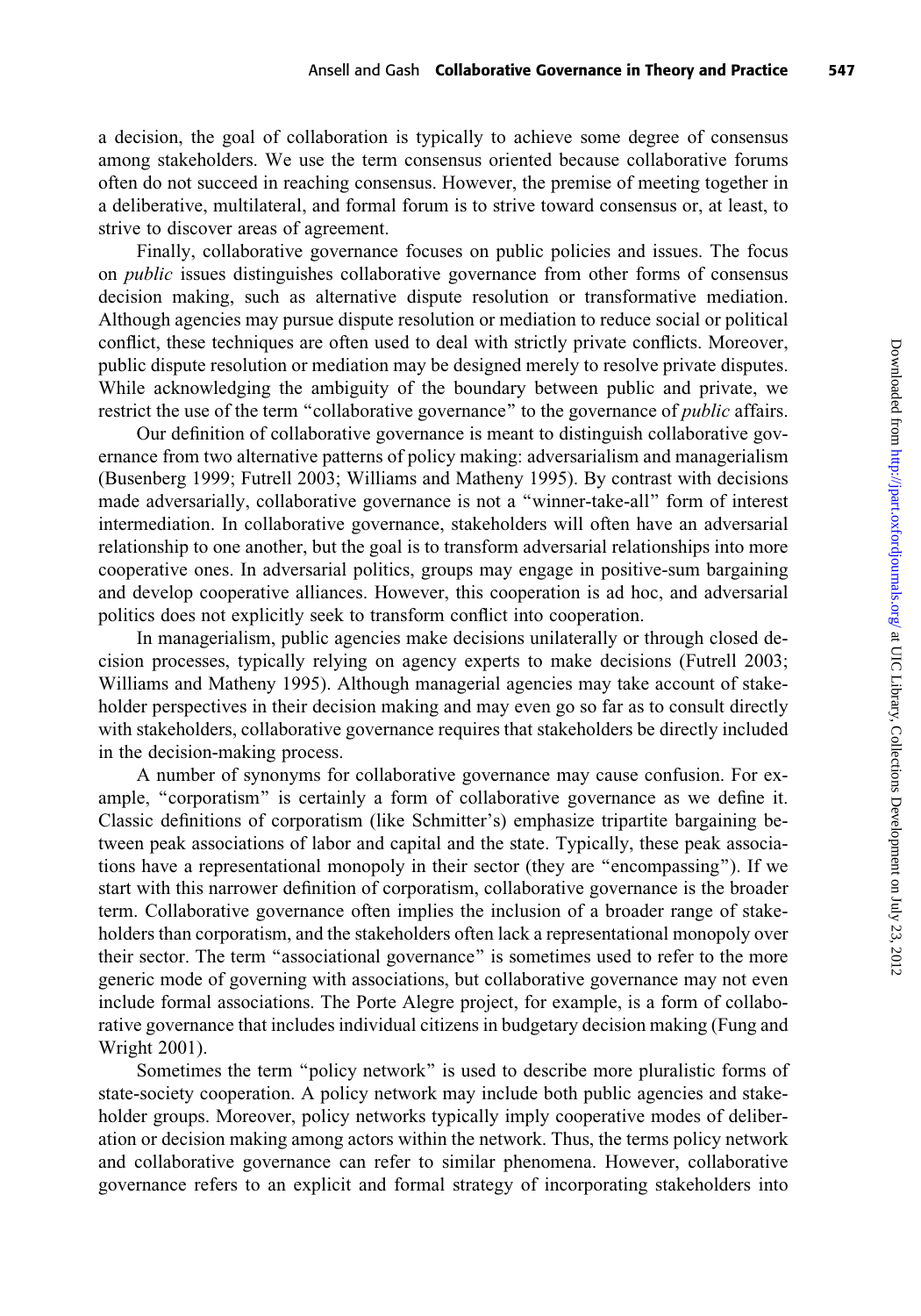multilateral and consensus-oriented decision-making processes. By contrast, the cooperation inherent in policy networks may be informal and remain largely implicit (e.g., unacknowledged, unstated, nondesigned). Moreover, it may operate through informal patterns of brokerage and shuttle diplomacy rather than through formal multilateral processes.

Collaborative governance and public-private partnership can also sometimes refer to the same phenomenon. Public-private partnerships typically require collaboration to function, but their goal is often to achieve coordination rather than to achieve decision-making consensus per se. A public-private partnership may simply represent an agreement between public and private actors to deliver certain services or perform certain tasks. Collective decision making is therefore secondary to the definition of public-private partnership. By contrast, the institutionalization of a collective decision-making process is central to the definition of collaborative governance.

Finally, a range of terms are often used interchangeably with collaborative governance. Such terms include participatory management, interactive policy making, stakeholder governance, and collaborative management. We prefer the term governance to management because it is broader and encompasses various aspects of the governing process, including planning, policy making, and management. The term collaborative is also more indicative of the deliberative and consensus-oriented approach that we contrast with adversarialism or managerialism than terms like participatory or interactive.

## A MODEL OF COLLABORATIVE GOVERNANCE

Armed with a working definition of collaborative governance, we collected a wide range of case studies from the literature. We did this in the typical fashion: we systematically reviewed journals across a wide range of disciplines, including specialist journals in public health, education, social welfare, international relations, etc. We also conducted key word electronic searches using a wide variety of search terms, including those described above and many more (e.g., "comanagement," "public participation," "alternative dispute resolution''). Of course, we also followed up on the literature cited in the cases we discovered. Ultimately, our model is built on an analysis of 137 cases. Although international in scope, our search was restricted to literature in English, and thus, American cases are overrepresented. Even a cursory examination of our cases also suggests that natural resource management cases are overrepresented. This is not due to any sampling bias on our part but rather reflects the importance of collaborative strategies for managing contentious local resource disputes.

Most of the studies we reviewed were case studies of an attempt to implement collaborative governance in a particular sector. As you might imagine, the universe of cases we collected was quite diverse and the cases differed in quality, methodology, and intent. Although our definition was restrictive so as to facilitate comparison of apples with apples, representing this diversity was also one of our goals. We perceived experiments with collaborative governance bubbling up in many different policy sectors, with little sense that they were engaged in a similar governance strategy. Surely, we felt, these diverse experiments could learn from each other. Yet this diversity proved a challenge. Our original intention to treat these cases as a large-N data set subject to quasiexperimental statistical evaluation was not successful. Since it is useful for both scholars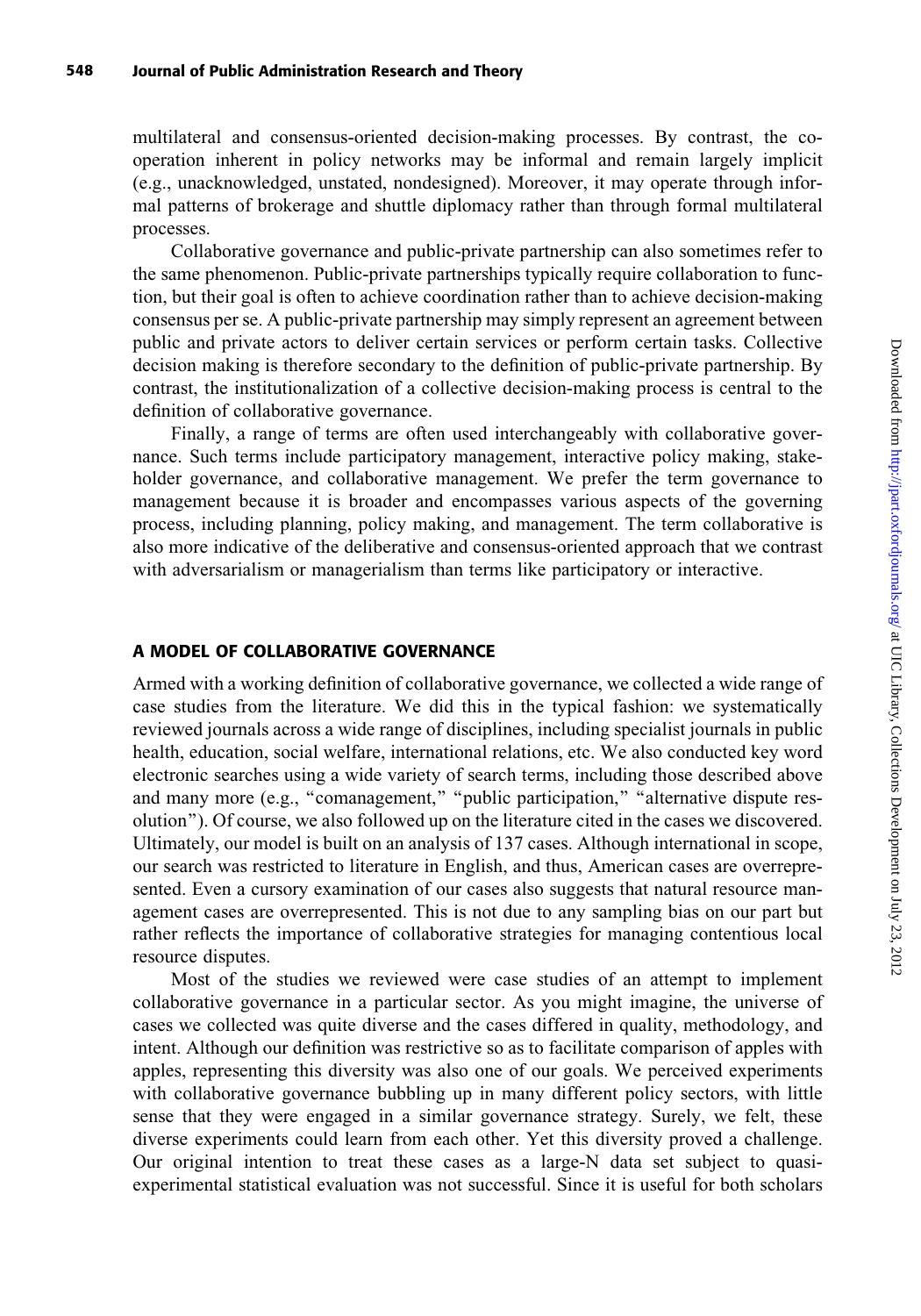and practitioners to understand how we arrived at our conclusions, we briefly report on the problems we encountered in conducting our meta-analysis.

Early attempts at systematic coding were frustrating, and we soon developed an understanding of our dilemma. Although scholars studying collaborative governance had already made some important theoretical statements, the language used to describe what was happening was far from standardized. We found ourselves groping to find a common language of description and evaluation even as we were trying to ''code'' studies. Add to this challenge a severe problem of ''missing data''—a reflection of the highly varied motivations of the researchers—and we concluded that a quasi-experimental approach was ill advised. Ultimately, we moved toward a meta-analytic strategy that we call successive approximation. We selected a subset of our cases and used them to develop a common "model" of collaborative governance.<sup>4</sup> We then randomly selected additional subsets of case studies. The second subset was used to ''test'' the model developed in the first round and then to further "refine" the model. A third sample of cases was used to test the second-round model, and so on. The appendix provides a list of the studies evaluated in each of four successive rounds of evaluation.

Successive approximation has the advantage of both refining the conceptual model while providing some of the evaluative "discipline" of a quasi-experimental study. However, we are under no illusion that this process yielded ''the one'' model of collaborative governance. There was a large element of art involved in both specifying and evaluating our model. As we proceeded, we were overwhelmed by the complexity of the collaborative process. Variables and causal relationships proliferated beyond what we felt would ultimately be useful for policy makers and practitioners. Therefore, our model represents a conscious attempt to simplify as much as possible the representation of key variables and their relationships. This goal of simplification led us to stress *common* and *frequent* findings across cases. This approach strengthens the generality of our findings but discounts less universal or frequently mentioned findings from the literature. Toward the end of our analysis, we were ourselves in disagreement about how to represent key relations. We used the final round of case analysis to settle these differences.

One other important clarification needs to be made before we introduce our findings. Our survey of the cases quickly disabused us of the notion that we could use our analysis to answer the question: ''Is collaborative governance more effective than adversarial or managerial governance?'' Very few of the studies we reviewed actually evaluated governance outcomes. This is not to say that the comparison between collaborative, adversarial, and managerial governance is not relevant to these studies. Experiments with collaborative governance were typically driven by earlier failures with adversarial or managerial approaches. But systematic comparisons were rarely explicitly made. What most studies did try to do was understand the conditions under which stakeholders acted collaboratively. Did they engage in good faith negotiation? Did they pursue mutual gains? Did they achieve consensus? Were they satisfied with the process? In other words, most studies in the collaborative governance literature evaluate ''process outcomes'' rather than policy or management outcomes.

Figure 1 provides a visual representation of our central findings. The model has four broad variables—starting conditions, institutional design, leadership, and collaborative

<sup>4</sup> To avoid recreating the wheel, our first subset was not randomly selected but included many of the most prominent theoretical statements about collaborative governance.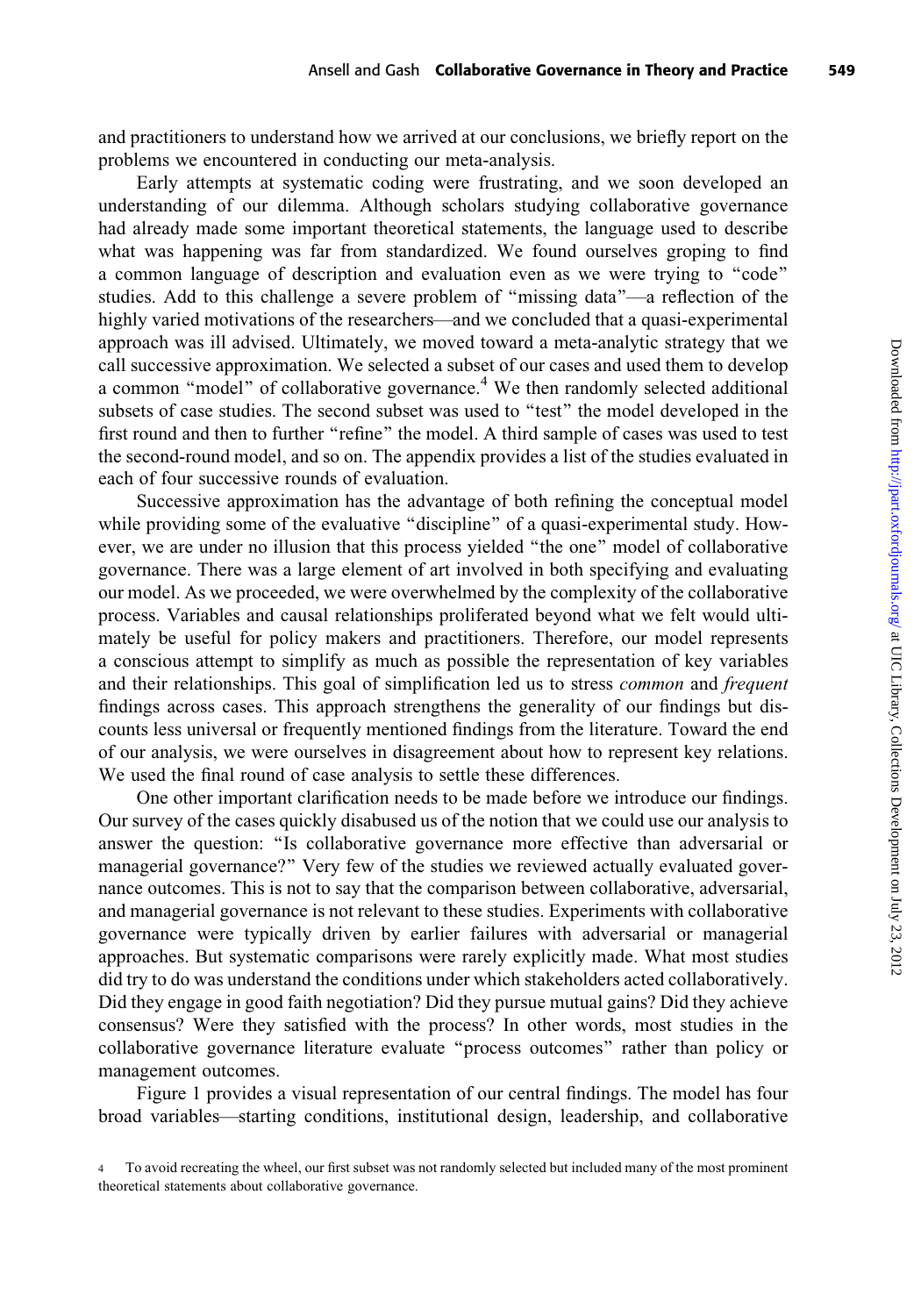

Figure 1 A Model of Collaborative Governance

process. Each of these broad variables can be disaggregated into more fine-grained variables. Collaborative process variables are treated as the core of our model, with starting conditions, institutional design, and leadership variables represented as either critical contributions to or context for the collaborative process. Starting conditions set the basic level of trust, conflict, and social capital that become resources or liabilities during collaboration. Institutional design sets the basic ground rules under which collaboration takes place. And, leadership provides essential mediation and facilitation for the collaborative process. The collaborative process itself is highly iterative and nonlinear, and thus, we represent it (with considerable simplification) as a cycle.

The remainder of the article describes each of these variables in more detail and draws out their implications for a contingency model of collaborative governance.

# STARTING CONDITIONS

The literature is clear that conditions present at the outset of collaboration can either facilitate or discourage cooperation among stakeholders and between agencies and stakeholders. Imagine two very different starting points. In one, the stakeholders have a history of bitter division over some emotionally charged local issue and have come to regard each other as unscrupulous enemies. In the other, the stakeholders have a shared vision for what they would like to achieve through collaboration and a history of past cooperation and mutual respect. In both cases, collaboration may be difficult, but the first case must overcome problems of distrust, disrespect, and outright antagonism. We narrowed the critical starting conditions down to three broad variables: imbalances between the resources or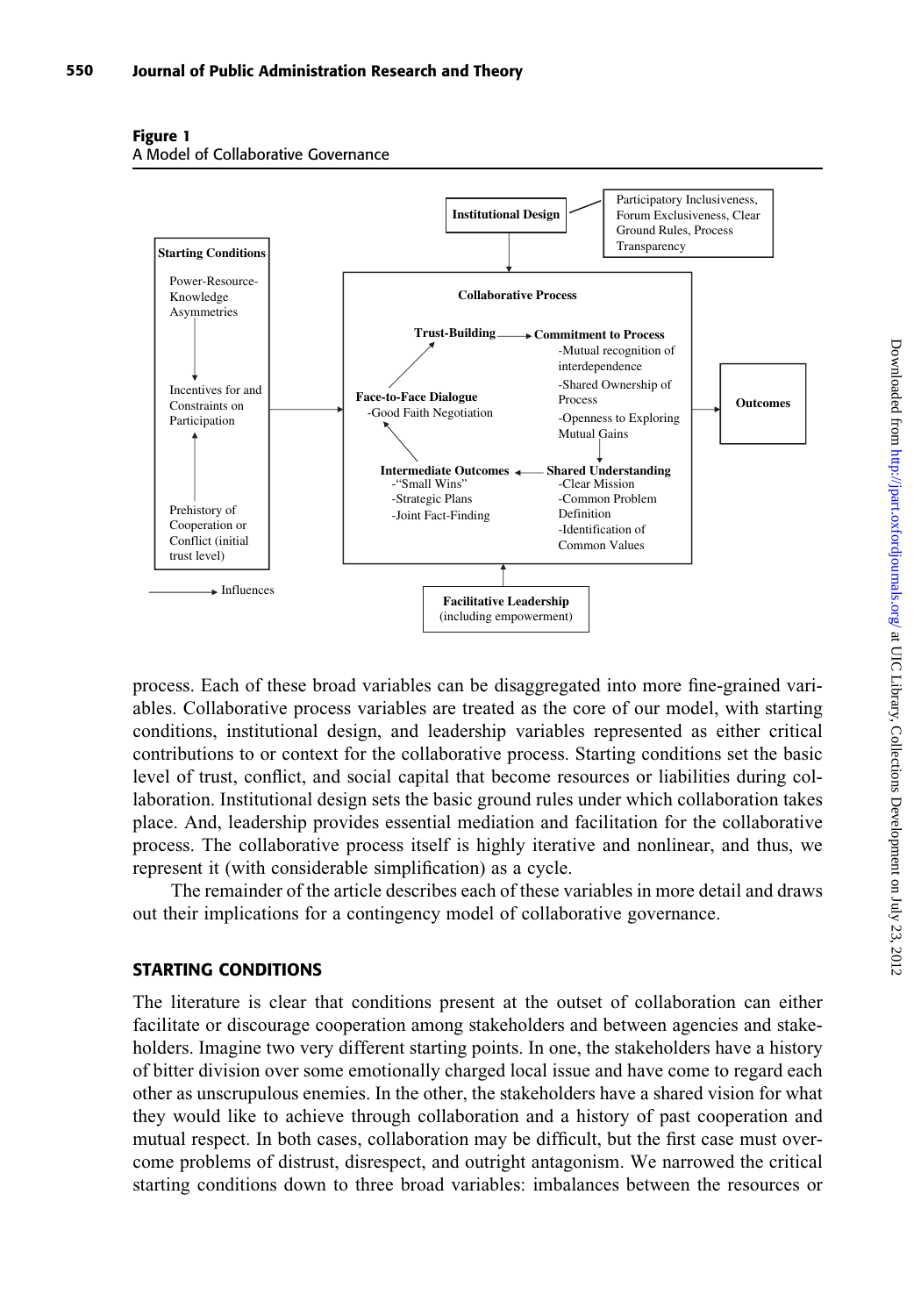power of different stakeholders, the incentives that stakeholders have to collaborate, and the past history of conflict or cooperation among stakeholders.

#### Power/Resource Imbalances

Power imbalances between stakeholders are a commonly noted problem in collaborative governance (Gray 1989; Short and Winter 1999; Susskind and Cruikshank 1987; Tett, Crowther, and O'Hara 2003; Warner 2006). If some stakeholders do not have the capacity, organization, status, or resources to participate, or to participate on an equal footing with other stakeholders, the collaborative governance process will be prone to manipulation by stronger actors. For example, Bradford (1998) demonstrates that attempts by the Government of Ontario to make job training and occupational health and safety policy through collaborative means were thwarted by the privileged status of firms who, through ''informal channels,'' were able to gain access to senior officials. Ultimately, such imbalances produce distrust or weak commitment (Gray 1989, 119; Warner 2006). American environmental groups are notably skeptical about collaborative governance because they feel that it is advantageous to industry groups (McCloskey 2000). Echeverria (2001), for example, criticizes the Platte River Collaborative Watershed Planning Process because he argues that the negotiating table is uneven and weighted toward development interests. He argues that development interests and environmental advocates have widely different capacities. Because their constituency is so large and diffuse, conservation advocates are routinely at a disadvantage in contests with representatives of relatively more cohesive and more easily organized economic interests. Without strong countermeasures to represent less powerful voices and without ''neutral'' agency leadership, Schuckman (2001) argues that collaborative processes are skewed against environment groups.

The problem of power imbalances is particularly problematic where important stakeholders do not have the organizational infrastructure to be represented in collaborative governance processes. English (2000), for example, argues that the more diffuse the affected stakeholders, and the more long term the problem horizon, the more difficult it will be to represent stakeholders in collaborative processes. In many cases, the problem is that organized stakeholder groups do not exist to represent individual stakeholders collectively (Buanes et al. 2004; Rogers et al. 1993). Another common problem is that some stakeholders may not have the skill and expertise to engage in discussions about highly technical problems (Gunton and Day 2003; Lasker and Weiss 2003; Merkhofer, Conway, and Anderson 1997; Murdock, Wiessner, and Sexton 2005; Warner 2006). A third common problem is that some stakeholders do not have the time, energy, or liberty to engage in time-intensive collaborative processes (Yaffee and Wondolleck 2003). None of these problems are necessarily insurmountable. Proponents of collaboration have pointed to a range of strategies that can be used to empower weaker or underrepresented groups (Fawcett et al. 1995; Lasker and Weiss 2003; Merkhofer, Conway, and Anderson 1997; Mitchell 2005; Schuckman 2001).<sup>5</sup> In terms of a contingency theory of collaborative governance, we draw the following conclusion:

(1) If there are significant power/resource imbalances between stakeholders, such that important stakeholders cannot participate in a meaningful way, then effective

5 Scholars of regulation worry, however, that empowerment might lead to agency co-optation of stakeholders (Seidenfeld 2000).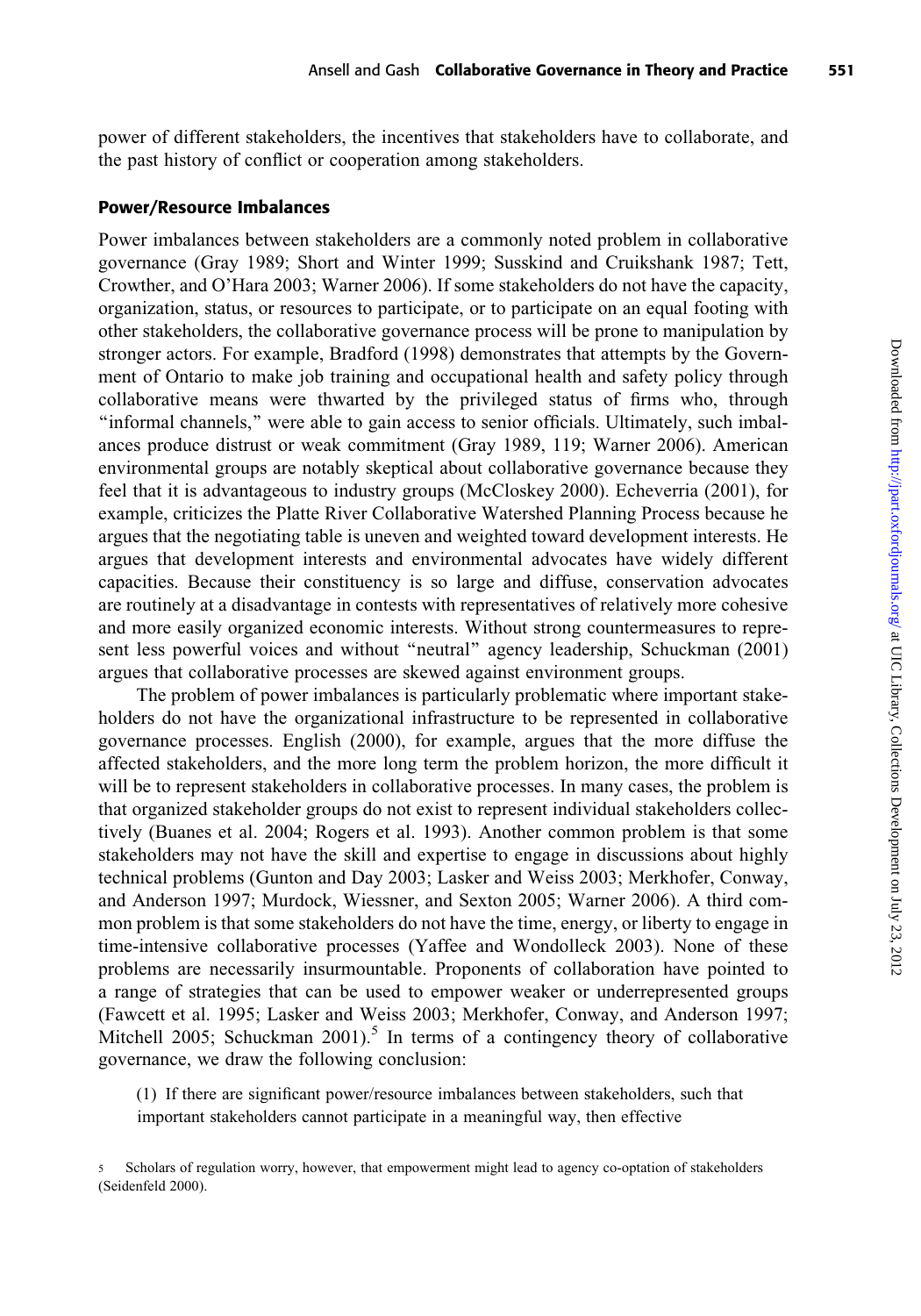collaborative governance requires a commitment to a positive strategy of empowerment and representation of weaker or disadvantaged stakeholders.

## Incentives to Participate

Given the largely voluntary nature of participation, it is critical to understand the incentives that stakeholders have to engage in collaborative governance and the factors that shape those incentives (Andranovich 1995; Chrislip and Larson 1994; Gray 1989; Nelson and Weschler 1998; Susskind and Cruikshank 1987). This includes analysis of the incentives for public agencies to sponsor collaborative governance. For example, Ebrahim (2004) compares the different incentives Indian forest and irrigation agencies face and shows how positive financial incentives were critical to collaborative success in the irrigation case.

Scholars of collaborative governance have recognized that power and resource imbalances will affect the incentives of groups to participate in collaborative processes (Gunton and Day 2003; Imperial 2005). Gray (1989) argues that power differences among players influence their willingness to come to the table. Environmentalists prefer the traditional congressional hearing process, she points out, because they believe they have the upper hand in that forum. Therefore, she argues that timing considerations will be important: parties that believe that their power is on the rise will be unlikely to want to bind themselves to collaboration.

Incentives to participate depend in part upon stakeholder expectations about whether the collaborative processes will yield meaningful results, particularly against the balance of time and energy that collaboration requires (Bradford 1998; Geoghegan and Renard 2002; Rogers et al. 1993; Schneider et al. 2003; Warner 2006). Incentives increase as stakeholders see a direct relationship between their participation and concrete, tangible, effectual policy outcomes (Brown 2002). But they decline if stakeholders perceive their own input to be merely advisory or largely ceremonial (Futrell 2003).

Although collaborative approaches may be mandated by courts or legislatures, stakeholder participation is typically voluntary. Consequently, the incentives that stakeholders have to enter into collaboration will loom large as a factor in explaining whether collaborative governance can be successful. Incentives to participate are low when stakeholders can achieve their goals unilaterally or through alternative means.

Stakeholders who view themselves as having strong allies in the courts or in legislatures, for example, will often prefer these alternative venues. Venue shopping can easily undercut collaborative processes. Even if such stakeholders tentatively decide to engage in the collaborative process, they may take their claims to an alternative venue if they become disgruntled with the process or its outcomes (Khademian and Weber 1997). Conversely, the incentive for stakeholders to participate is likely to increase when the collaborative process is the exclusive forum for decision making. In the Nevada turtle case, described by Reilly (2001, 133), successful collaboration ensued after the court refused to invalidate the emergency listing of the tortoise as an endangered species. This ruling prevented the courts from being used as an alternative venue.

Incentives to participate in collaborative governance will also increase if stakeholders perceive achievement of their goals to be dependent on cooperation from other stakeholders (Logsdon 1991). For example, the prevalence of collaborative governance in local resource management disputes is probably related to the joint dependence of local groups on a common resource (Heikkila and Gerlak 2005). The implications of this interdependence can sometimes be counterintuitive. Thus, highly antagonistic stakeholders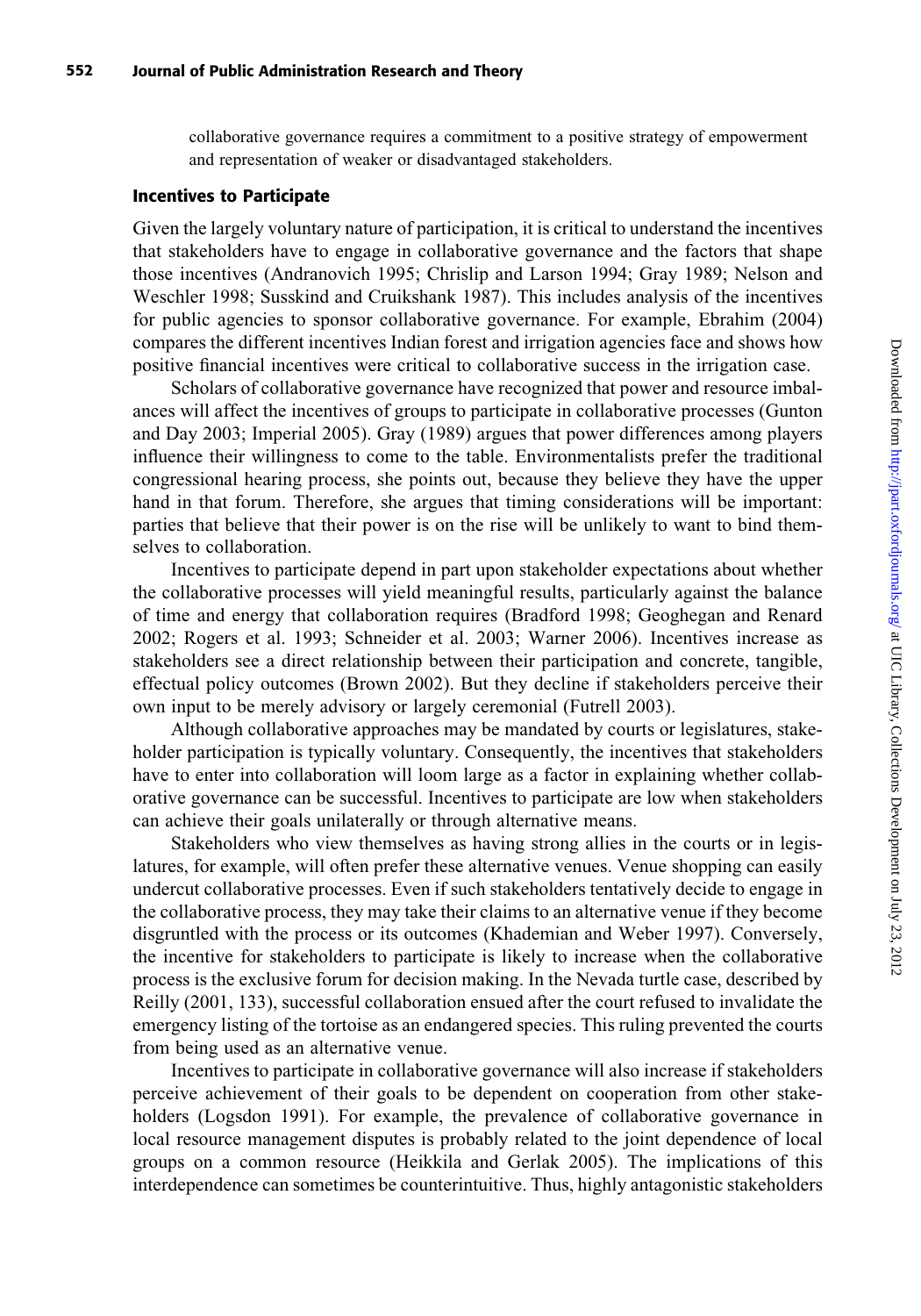who are also highly dependent upon each other may move toward a successful collaborative process (Imperial 2005; Yaffee and Wondolleck 2003). Reilly (2001), for example, describes the ''balance of terror'' that kept rival stakeholders at the bargaining table for fear of losing out if they were not involved. Alternatively, stakeholders with a deep foundation of trust and shared values may fail at collaboration because stakeholders find it easier to achieve their goals unilaterally. Perceptions of interdependence, of course, often depend upon political context. Thus, incentives to participate are often shaped by the ''shadow of the state,'' such as threats of regulation or court (Bentrup 2001; Brown 2002; Short and Winter 1999). In the area of endangered species protection, for example, it is common for collaboration to be seen by all stakeholders as preferable to lengthy and costly court battles.

Alternative venues will be particularly attractive to stakeholders when they believe they can achieve their goals unilaterally. We thus propose two additions to our contingency model:

(2) If alternative venues exist where stakeholders can pursue their goals unilaterally, then collaborative governance will only work if stakeholders perceive themselves to be highly interdependent.

(3) If interdependence is conditional upon the collaborative forum being an exclusive venue, then sponsors must be willing to do the advance work of getting alternative forums (courts, legislators, and executives) to respect and honor the outcomes of collaborative processes.

## Prehistory of Antagonism and Cooperation

The literature indicates that the prehistory of antagonism or cooperation between stakeholders will hinder or facilitate collaboration (Andranovich 1995; Gray 1989; cf. Margerum 2002). However, we note that when stakeholders are highly interdependent, a high level of conflict may actually create a powerful incentive for collaborative governance. In a number of cases, policy deadlocks can actually create a strong impetus for collaborative governance (Futrell 2003). Such situations often occur in resource management contexts where the deadlock itself imposes a serious cost on both sides of the dispute. Weber describes the origins of a local collaborative as follows: ''Exhausted and frustrated from constant battling over the disposition of natural resources and land management approaches, Brown and Swenson [leaders of the two rival groups] decided to sit down and see if there was an alternative, more amicable method for reconciling their differences'' (Weber 2003, 59). Therefore, it is clear that high conflict per se is not necessarily a barrier to collaboration. In many of the successful collaborations described in the literature, stakeholders have come to see that they cannot achieve their goals without engaging in a collaborative process with other stakeholders whose interests are often diametrically opposed.

Collaborative governance, however, often builds on a history of rancor that has institutionalized a social psychology of antagonism. As mediators are keenly aware, ''us versus them'' dynamics are poisonous to successful collaboration. A prehistory of conflict is likely to express itself in low levels of trust, which in turn will produce low levels of commitment, strategies of manipulation, and dishonest communications. In other words, a prehistory of conflict creates a vicious circle of suspicion, distrust, and stereotyping. On the other hand, a history of successful past cooperation can create social capital and high levels of trust that produce a virtuous cycle of collaboration. We, therefore, suggest the following contingency:

(4) If there is a prehistory of antagonism among stakeholders, then collaborative governance is unlikely to succeed unless (a) there is a high degree of interdependence among the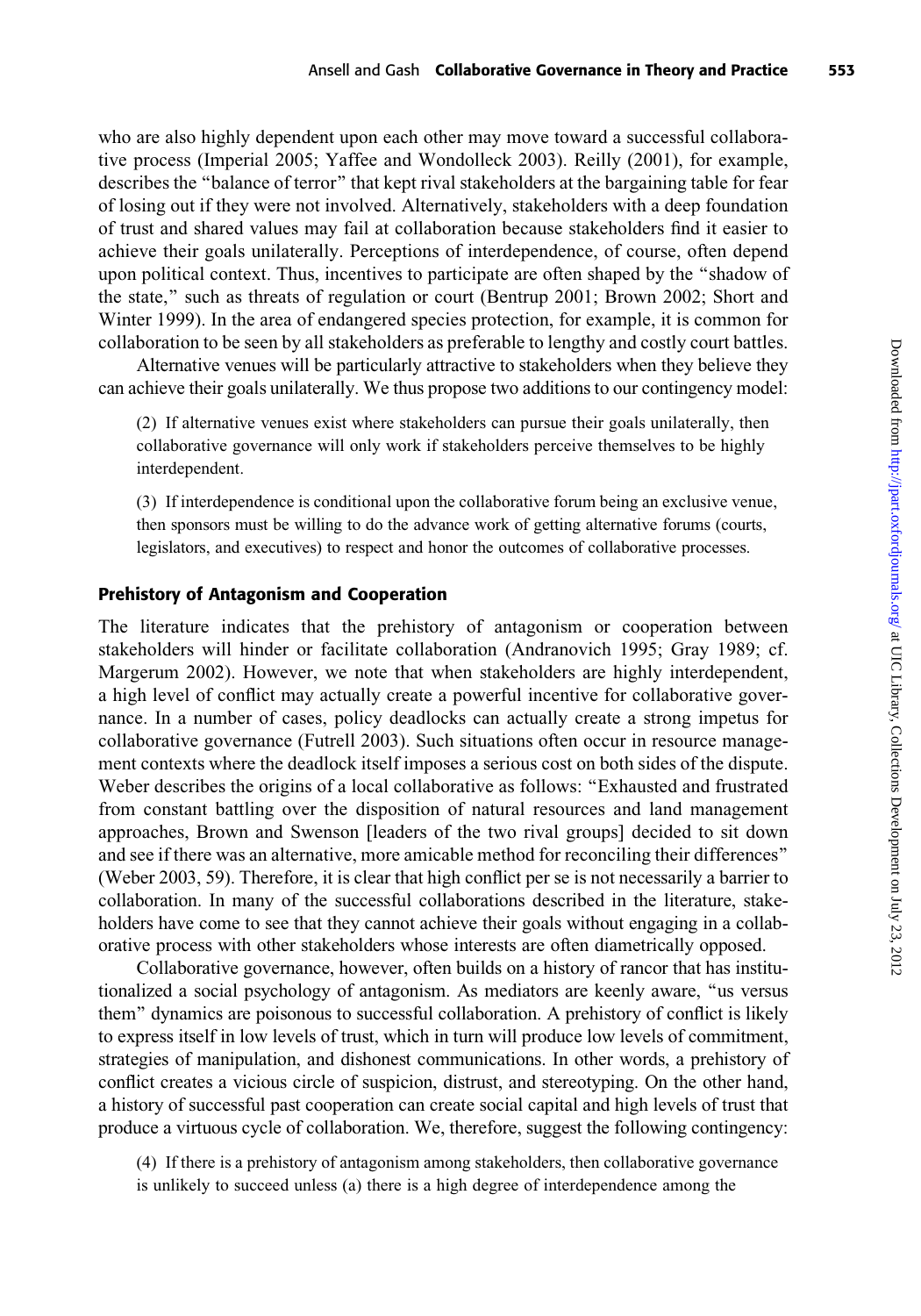stakeholders or (b) positive steps are taken to remediate the low levels of trust and social capital among the stakeholders.

We note, however, that strong trust and interdependence among subsets of stakeholders may actually discourage collaborative strategies among a wider set of actors. In a network survey of the Bay Area environmental movement, Ansell (2003) found that cliques of environmental groups were less likely to favor collaborative strategies.

# FACILITATIVE LEADERSHIP

Leadership is widely seen as a critical ingredient in bringing parties to the table and for steering them through the rough patches of the collaborative process (Burger et al. 2001; Chrislip and Larson 1994; Frame, Gunton, and Day 2004; Gilliam et al. 2002; Gunton and Day 2003; Heikkila and Gerlak 2005; Huxham and Vangen 2000; Imperial 2005; Lasker and Weiss 2003; Margerum 2002; Murdock, Wiessner, and Sexton 2005; Reilly 1998, 2001; Roussos and Fawcett 2000; Saarikoski 2000; Smith 1998; Vangen and Huxham 2003a). Although ''unassisted'' negotiations are sometimes possible, the literature overwhelmingly finds that facilitative leadership is important for bringing stakeholders together and getting them to engage each other in a collaborative spirit (Chrislip and Larson 1994; Ozawa 1993; Pine, Warsh, and Maluccio 1998; Reilly 2001; Susskind and Cruikshank 1987). In describing three forms of ''assisted negotiation,'' Susskind and Cruikshank (1987) suggest increasingly more interventionist mediation techniques to the extent that stakeholders are unable to directly collaborate. Facilitation is the least intrusive on the management prerogatives of stakeholders; a facilitator's role is to ensure the integrity of the consensus-building process itself. Mediation increases the role of the third party intervention in the substantive details of the negotiation when stakeholders are ineffective in exploring possible win-win gains. Finally, if stakeholders cannot reach a consensus with the help of mediation, the third party may craft a solution (nonbinding arbitration). Vangen and Huxham (2003a) argue that to move collaboration forward, leaders must often intervene in a more directive way to shape the agenda.

Leadership is crucial for setting and maintaining clear ground rules, building trust, facilitating dialogue, and exploring mutual gains. Vangen and Huxham (2003a) argue that leadership is important for embracing, empowering, and involving stakeholders and then mobilizing them to move collaboration forward. Chrislip and Larson (1994, 125) describe the collaborative leader as a steward of the process (transforming, servant, or facilitative leadership) whose leadership style is ''...characterized by its focus on promoting and safeguarding the process (rather than on individual leaders taking decisive action).'' Scholars assert that collaborative governance requires specific types of leadership. Ryan (2001, 241), for example, identifies three components of ''effective'' collaborative leadership: adequate management of the collaborative process, maintaining ''technical credibility,'' and ensuring that the collaborative is empowered to ''make credible and convincing decisions that are acceptable to all.'' Lasker and Weiss (2001, 31) argue that collaborative leaders must have the skills to (1) promote broad and active participation, (2) ensure broadbased influence and control, (3) facilitate productive group dynamics, and (4) extend the scope of the process. Successful collaborations may also use multiple leaders, formally and informally, rather than relying on one leader (Bradford 1998; Lasker and Weiss 2003). Huxham and Vangen (2000) emphasize that effective collaborative leadership is likely to be time, resource, and skill intensive.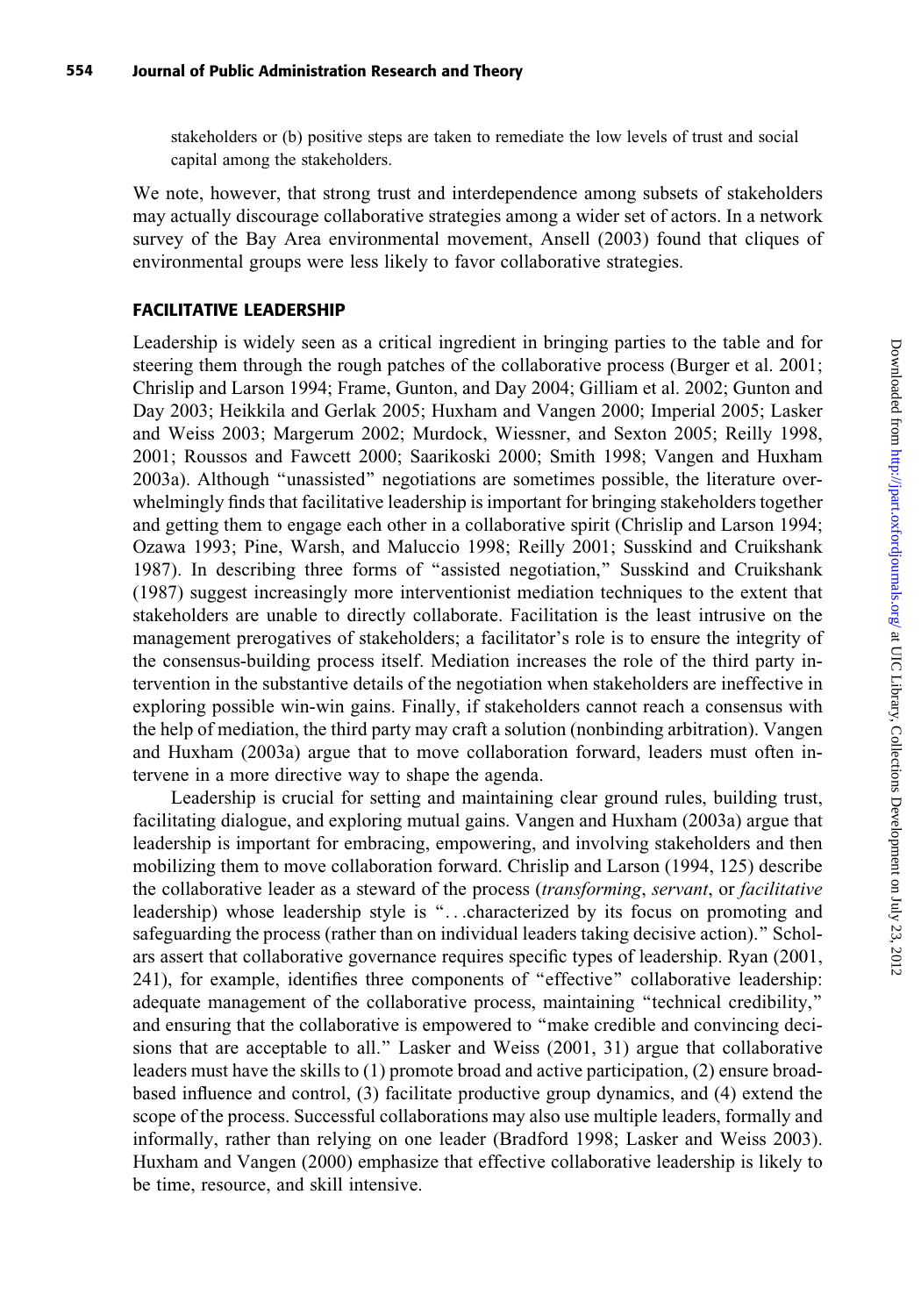Leadership is also important for empowering and representing weaker stakeholders. Ozawa (1993), for example, describes what he calls ''transformative'' techniques in which mediation procedures helps to bring about a ''balance of power'' among stakeholders. This style of facilitative leadership also helps stakeholders to explore possibilities for mutual gain. Lasker and Weiss (2003, 31–3) argue that facilitative leaders must ''give meaningful voice to participants'' and encourage participants to listen to each other. Leaders should stimulate creativity by ''synthesiz[ing] the knowledge of diverse participants so the group can create new ideas and understanding.''

Where incentives to participate are weak, power and resources are asymmetrically distributed, and prior antagonisms are high, leadership becomes all the more important. The requisite leadership qualities may depend on the precise context. The more that stakeholders fundamentally distrust each other, the more leadership must assume the role of honest broker. However, when incentives to participate are weak or when power is asymmetrical, the leader must often intervene to help keep stakeholders at the table or empower weaker actors. These different functions of leadership can create tensions. Intervention to empower weaker actors, for example, may upset the perception that the leader is an honest broker (Warner 2006). Moreover, there are sometimes tensions between the role of neutrality and the role of persuasion. When conflict is high, the role of honest broker is often given to an outside mediator who appears to have no vested interest in the outcome either way. Yet an outside mediator may also have little influence with the various stakeholders. We derive the following conclusions from this logic:

(5) Where conflict is high and trust is low, but power distribution is relatively equal and stakeholders have an incentive to participate, then collaborative governance can successfully proceed by relying on the services of an honest broker that the respective stakeholders accept and trust. This honest broker might be a professional mediator.

Such an honest broker will also be able to develop trust during the collaborative process by remaining above the fray and by maintaining the procedural integrity and transparency of the collaborative process. However,

(6) Where power distribution is more asymmetric or incentives to participate are weak or asymmetric, then collaborative governance is more likely to succeed if there is a strong ''organic'' leader who commands the respect and trust of the various stakeholders at the outset of the process. "Organic" leaders are leaders who emerge from within the community of stakeholders. The availability of such leaders is likely to be highly contingent upon local circumstances.

An implication of this contingency is that the possibility for effective collaboration may be seriously constrained by a lack of leadership.

## INSTITUTIONAL DESIGN

Institutional design refers here to the basic protocols and ground rules for collaboration, which are critical for the procedural legitimacy of the collaborative process. Access to the collaborative process itself is perhaps the most fundamental design issue. Who should be included? It is no surprise to find that the literature on collaborative governance emphasizes that the process must be open and inclusive (Andranovich 1995; Burger et al. 2001; Chrislip and Larson 1994; Gray 1989; Gunton and Day 2003; Lasker and Weiss 2003;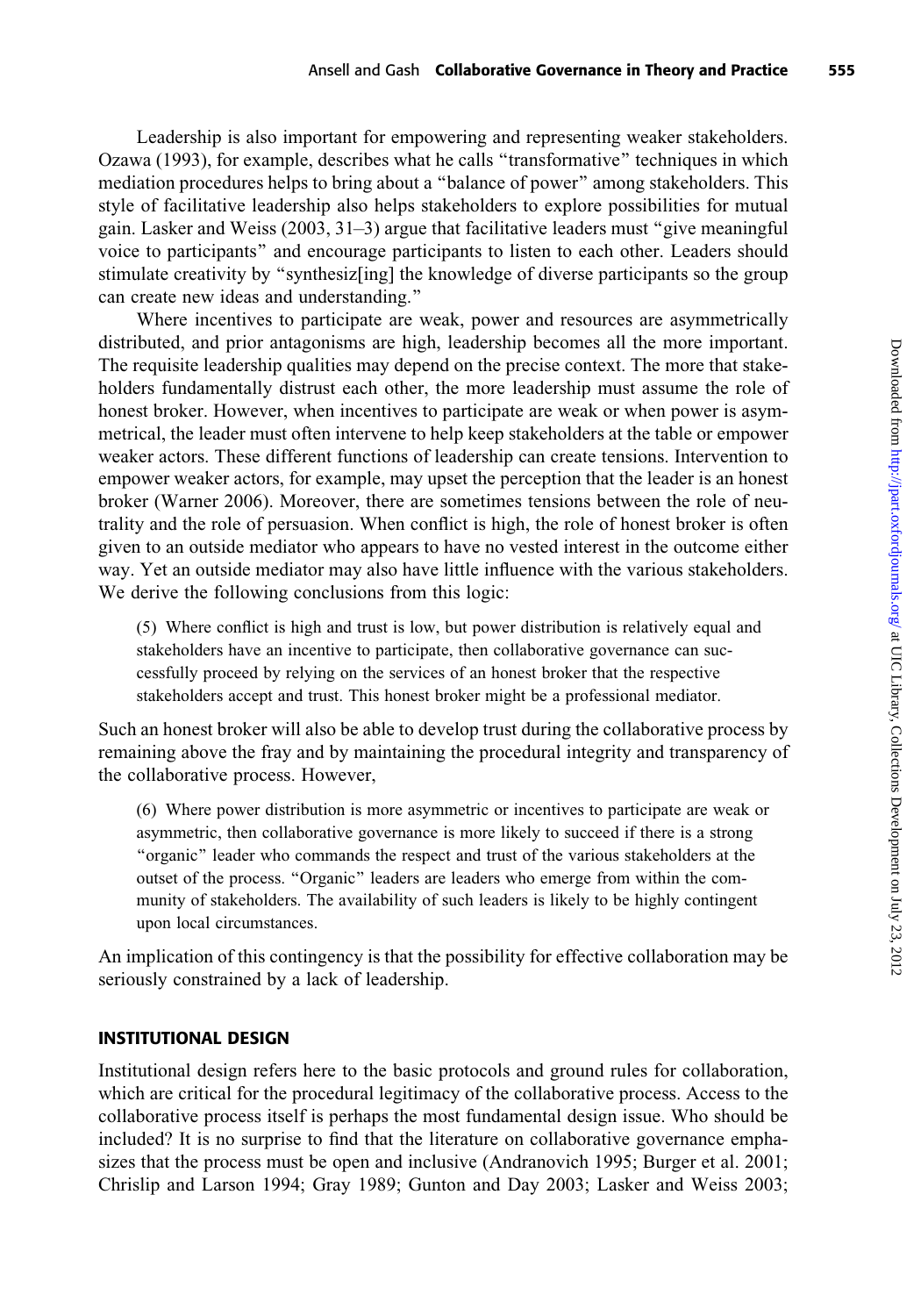Margerum 2002; Martin, Tett, and Kay 1999; Murdock, Wiessner, and Sexton 2005; Plummer and Fitzgibbon 2004; Power et al. 2000; Reilly 1998, 2001) because only groups that feel they have had a legitimate opportunity to participate are likely to develop a ''commitment to the process.'' As Chrislip and Larson (1994) write, ''The first condition of successful collaboration is that it must be broadly inclusive of all stakeholders who are affected by or care about the issue.'' This includes potentially ''troublesome'' stakeholders. As Gray (1989, 68) observes, disputes over the legitimacy of including specific stakeholders are certain to arise, but "...successful collaboration depends on including a broad enough spectrum of stakeholders to mirror the problem.'' In the coal collaboration she studied, the attempt to exclude certain stakeholders ultimately threatened the legitimacy of the process (Gray 1989, 155).

Broad participation is not simply tolerated but must be actively *sought*. Reilly (2001), for example, found that successful collaboratives pay considerable attention to getting stakeholders to participate and that exclusion of critical stakeholders is a key reason for failure. In his study of the electric industry, Koch (2005, 601) found that collaborative governance required the inclusion of ''small firms and public power organizations'' that had traditionally been excluded from conventional models of governance. Broad-based inclusion is not simply a reflection of the open and cooperative spirit of collaborative governance. It is at the heart of a legitimation process based on (1) the opportunity for stakeholders to deliberate with others about policy outcomes and (2) the claim that the policy outcome represents a broad-based consensus. Weak or noninclusive representation, therefore, threatens to undermine the legitimacy of collaborative outcomes (Beierle and Konisky 2001; Geoghegan and Renard 2002; Smith 1998).<sup>6</sup> Proactive strategies of mobilizing less well-represented stakeholders are thus often seen as important (Weech-Maldonado and Merrill 2000).

Yet as we saw earlier, stakeholders may not have an incentive to participate, particularly if they see alternative venues for realizing their agenda. The literature suggests that inclusiveness is therefore closely linked to the exclusiveness of the collaborative forum (Schuckman 2001; Tett, Crowther, and O'Hara 2003). When the collaborative forum is ''the only game in town,'' it is easier to motivate stakeholders to participate; conversely, when they are excluded, they may be impelled to seek out alternative venues. For example, Kraft and Johnson (1999, 136) found that environmental groups created an ''alternative forum'' after being excluded from the Fox River Coalition in Wisconsin. Of course, the existence of alternative forums can also be posed as a negative precondition for effective collaboration. As Reilly (2001, 71) puts it, ''When alternative avenues exist for resolution, it is theorized that a collaborative method of resolution is not optimal.'' Fung and Wright (2001, 24) note that ''participants will be much more likely to engage in earnest deliberation when alternatives to it—such as strategic domination or exit from the process altogether—are made less attractive by roughly balanced power.''

The literature also suggests that clear ground rules and process transparency are important design features (Busenberg 1999; Geoghegan and Renard 2002; Glasbergen and Driessen 2005; Gunton and Day 2003; Imperial 2005; Murdock, Wiessner, and Sexton 2005; Rogers et al. 1993). Both can be understood in terms of procedural legitimacy

6 Franklin (2001) describes the process of exclusion used during strategic planning for 15 federal agencies.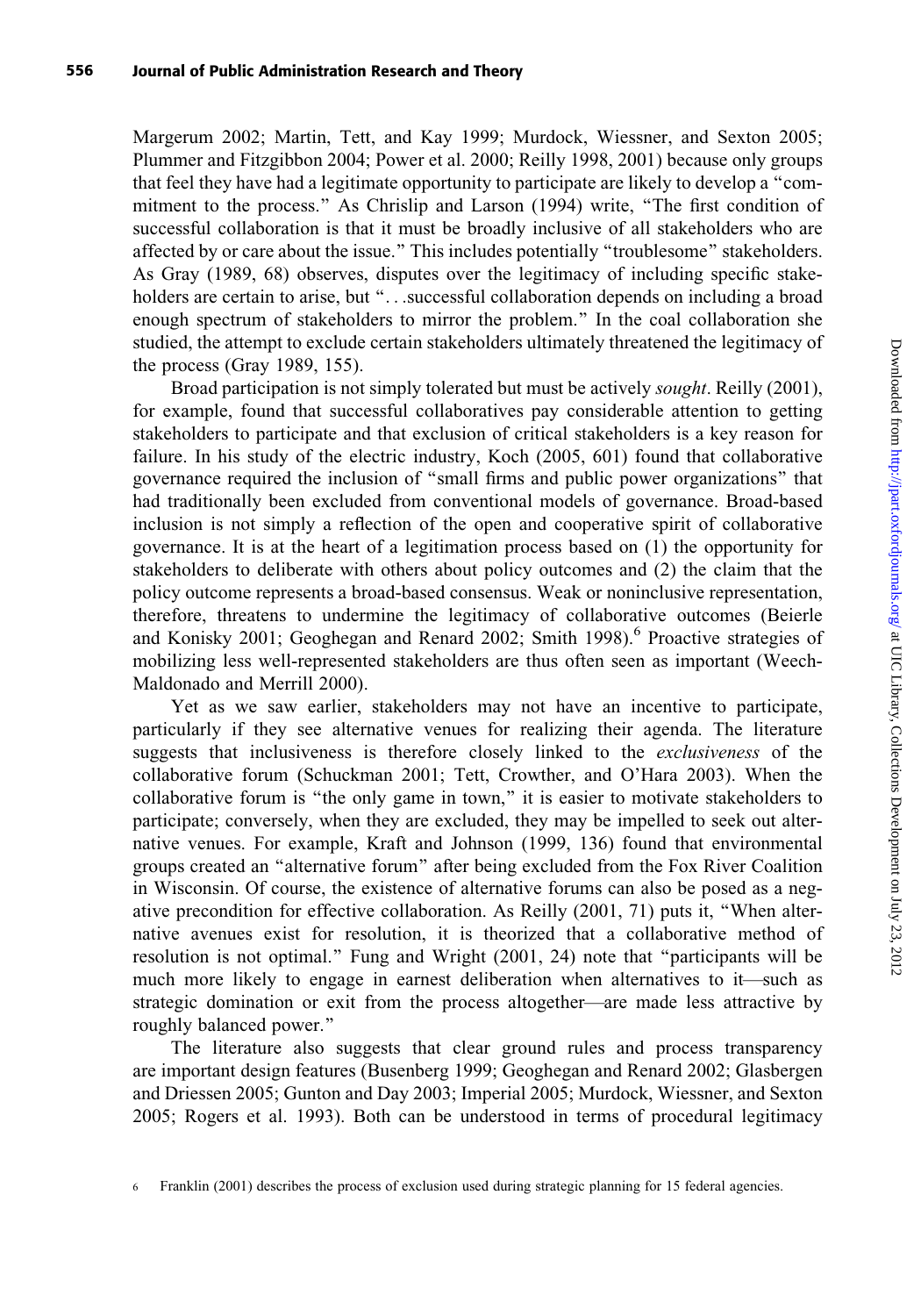and trust building. Leaders are asking stakeholders to engage in good faith negotiation and to explore possibilities for compromise and mutual gains. But stakeholders often enter into the collaborative process in a skeptical frame of mind. They are sensitive to issues of equity, concerned about the power of other stakeholders, and alive to the possibility of being manipulated. The legitimacy of the process depends, in part, upon stakeholders' perceptions that they have gotten a ''fair hearing.'' Clear and consistently applied ground rules reassure stakeholders that the process is fair, equitable, and open (Murdock, Wiessner, and Sexton 2005). Process transparency means that stakeholders can feel confident that the public negotiation is "real" and that the collaborative process is not a cover for backroom private deals. Clear definition of roles can also be important (Alexander, Comfort, and Weiner 1998). For example, in his study of an Ontario collaboration, Bradford (1998, 565) argues that it was not clear if the role of state officials was to provide ''direction to the social partners, clarif[y] expectations about acceptable outcomes [or lead] the planning process.'' Formalization of governance structures is therefore sometimes seen as an important design feature (Fung and Wright 2001, 2003; Imperial 2005; Weech-Maldonado and Merrill 2000).

The literature seems to be in less agreement about the importance of consensus rules. We have already defined collaborative governance as ''consensus oriented,'' though pointed out that consensus is not always achieved. The issue here is whether all collaborative decisions should formally require consensus. In the collaboratives studied by Margerum (2002), consensus was seen as promoting representation of individual viewpoints and encouraging more cooperation. However, consensus rules are often criticized for leading to ''least common denominator'' outcomes (Coglianese and Allen 2003; Gunton and Day 2003). They can also lead to decision stalemates (Coglianese and Allen 2003), though it is possible for collaborative processes to begin with consensus procedures and then to revert to other procedures in the case of stalemate (Till and Meyer 2001).

A final institutional design issue is the use of deadlines. Although some authors point to the importance of deadlines (Glasbergen and Driessen 2005), particularly because collaborative meetings can be endless, Freeman (1997) observes that deadlines may arbitrarily limit the scope of discussion. The problem, she writes, is that deadlines may undercut the ongoing nature of the collaboration, inadvertently reducing incentives for long-term cooperation. Susskind and Cruikshank (1987) and Gunton and Day (2003) suggest that timetables, when used, must be "realistic."

# THE COLLABORATIVE PROCESS

Process models of collaborative governance sometimes describe collaboration as developing in stages. For example, Susskind and Cruikshank (1987, 95) describe the consensusbuilding process as having a prenegotiation phase, a negotiation phase, and an implementation phase; Gray (1989) defines a three-step collaborative process: (1) problem setting, (2) direction setting, and (3) implementation; and Edelenbos (2005, 118) identifies a threestep process that includes preparation, policy development, and decision making, with each step having several stages. A stage model of collaboration is important for calling attention to the changing strategies of collaboration as context changes. Yet in our reading of the literature, we were struck at the way in which the collaborative process is cyclical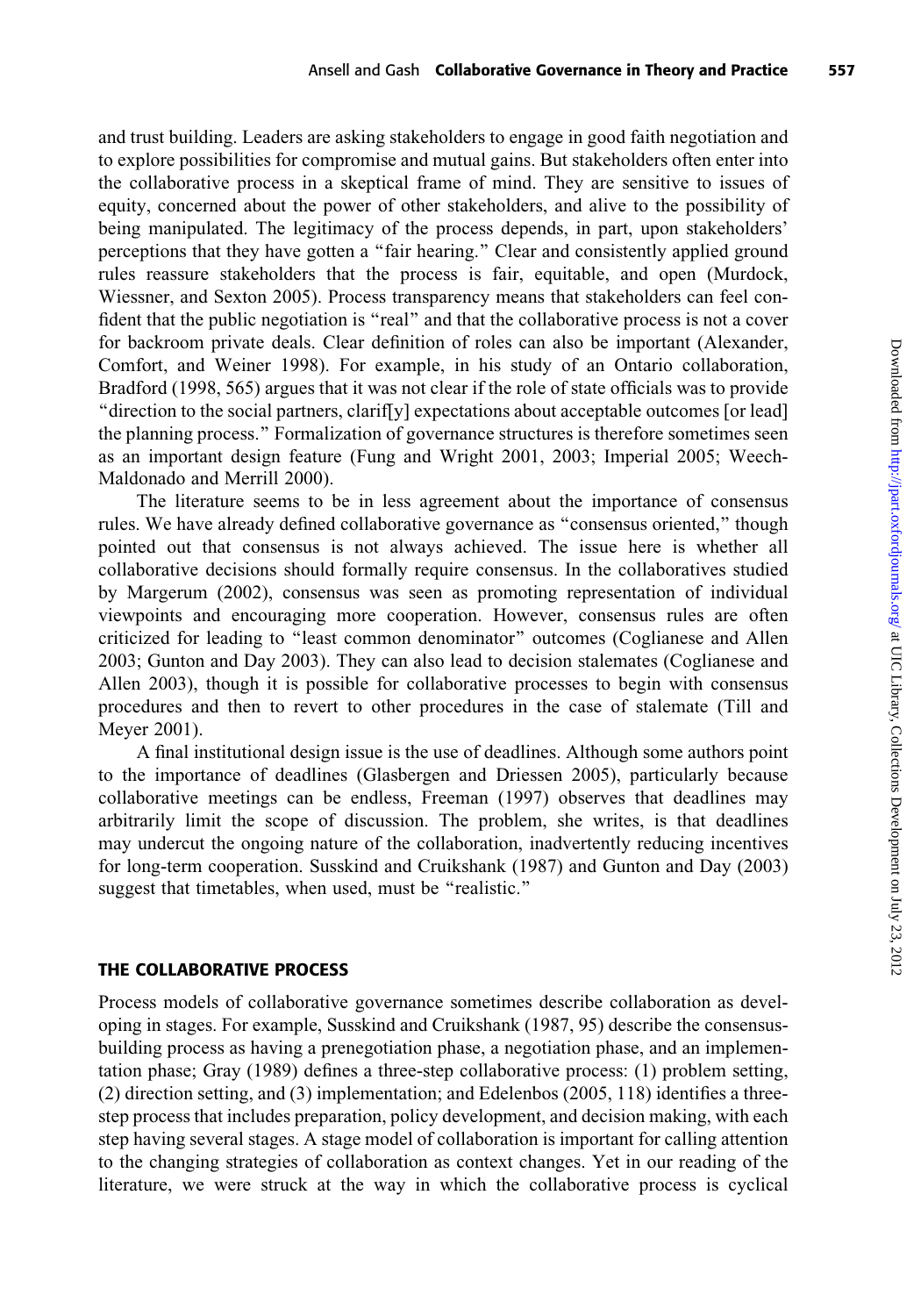rather than linear. Collaboration often seemed to depend on achieving a virtuous cycle between communication, trust, commitment, understanding, and outcomes (Huxham 2003; Imperial 2005). This cyclical—or if you prefer, iterative—process is important across all the stages of collaboration.

We found the collaborative process difficult to represent and we suspect this is precisely because of the nonlinear character of interaction. Our representation of the collaboration process as a cycle is clearly itself a great simplification. Yet it calls attention to the way in which feedbacks from early collaboration can positively or negatively influence further collaboration. It is even difficult to know where to start a description of the collaborative process. However, since communication is at the heart of collaboration, we begin with face-to-face dialogue.

# Face-to-Face Dialogue

All collaborative governance builds on face-to-face dialogue between stakeholders. As a consensus-oriented process, the ''thick communication'' allowed by direct dialogue is necessary for stakeholders to identify opportunities for mutual gain. However, face-to-face dialogue is more than merely the medium of negotiation. It is at the core of the process of breaking down stereotypes and other barriers to communication that prevent exploration of mutual gains in the first place (Bentrup 2001). It is at the heart of a process of building trust, mutual respect, shared understanding, and commitment to the process (Gilliam et al. 2002; Lasker and Weiss 2003; Plummer and Fitzgibbon 2004; Schneider et al. 2003; Tompkins and Adger 2004; Warner 2006).

We argue that face-to-face dialogue is a *necessary* but not *sufficient* condition for collaboration. For example, it is possible for face-to-face dialogue to reinforce stereotypes or status differences or to increase antagonism and mutual disrespect. Yet it is difficult to imagine effective collaboration without face-to-face dialogue. The literature on collaboration abounds with examples of the way stereotypes have been broken down through faceto-face communication.

# Trust Building

The lack of trust among stakeholders is a common starting point for collaborative governance (Weech-Maldonado and Merrill 2000). The literature strongly suggests that the collaborative process is not merely about negotiation but also about building trust among stakeholders (Alexander, Comfort, and Weiner 1998; Beierle and Konisky 2001; Brinkerhoff 1999; Glasbergen and Driessen 2005; Imperial 2005; Murdock, Wiessner, and Sexton 2005; Short and Winter 1999; Tett, Crowther, and O'Hara 2003; Vangen and Huxham 2003b). In fact, when there has been a prehistory of antagonism among stakeholders, we found that trust building often becomes the most prominent aspect of the early collaborative process and can be quite difficult to cultivate (Murdock, Wiessner, and Sexton 2005). This is not to say that trust building is a separate phase from dialogue and negotiation about substantive matters. But good collaborative leaders recognize that they must build trust among erstwhile opponents before stakeholders will risk manipulation. What becomes evident in the case studies is that trust building is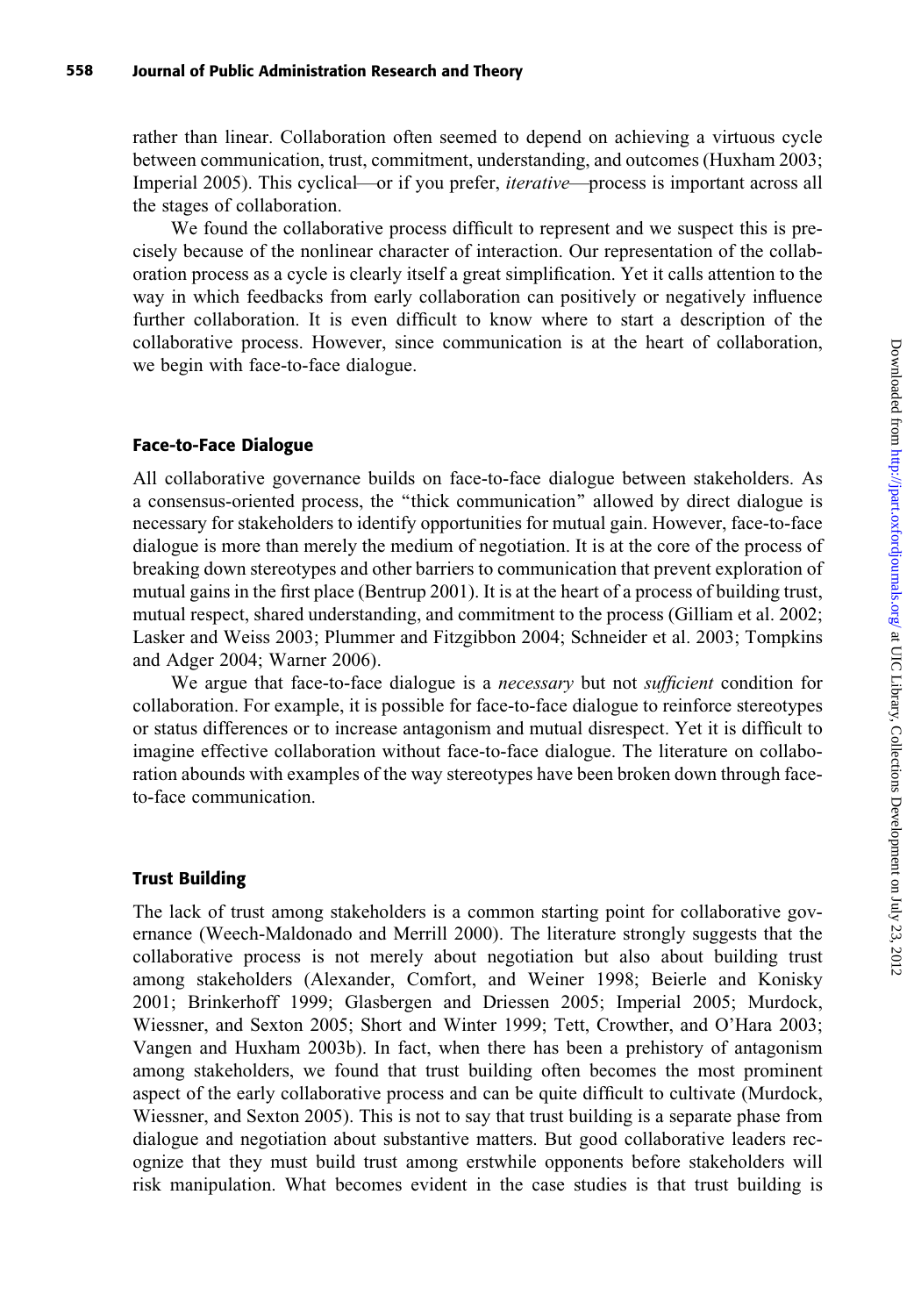a time-consuming process that requires a long-term commitment to achieving collaborative outcomes. Therefore,

(7) If the prehistory is highly antagonistic, then policy makers or stakeholders should budget time for effective remedial trust building. If they cannot justify the necessary time and cost, then they should not embark on a collaborative strategy.

#### Commitment to the Process

Although the terminology used varies rather widely in the literature, case studies suggest that stakeholders' level of commitment to collaboration is a critical variable in explaining success or failure (Alexander, Comfort, and Weiner 1998; Gunton and Day 2003; Margerum 2001; Tett, Crowther, and O'Hara 2003). In a survey of American and Australian collaborative groups, Margerum (2002) found that ''member commitment'' was the most important factor facilitating collaboration. The weak commitment of public agencies to collaboration, particularly at the headquarters level, is often seen as a particular problem (Yaffee and Wondolleck 2003).

Commitment is closely related, of course, to the original motivation to participate in collaborative governance. But stakeholders may wish to participate in order to make sure their perspective is not neglected or to secure legitimacy for their position or to fulfill a legal obligation, etc. By contrast, commitment to the process means developing a belief that good faith bargaining for mutual gains is the best way to achieve desirable policy outcomes (Burger et al. 2001). Such a belief is not altruistic. A developer may believe that the best way to get his houses built is to engage in a good faith bargaining effort with environmentalists. Yet commitment to collaboration can still require a very significant psychological shift, particularly among those who regard their positions in absolute terms (Putnam 2004; Putnam, Burgess, and Royer 2003). As a first step, such a shift requires what is sometimes called "mutual recognition" (Saarikoski 2000) or "joint appreciation" (Gray 1989; Plummer and Fitzgibbon 2004).

Commitment also poses a tricky dilemma. Commitment to the collaborative process requires an up-front willingness to abide by the results of deliberation, even if they should go in the direction that a stakeholder does not fully support. Of course, the consensusoriented basis of collaborative governance greatly reduces the risks for stakeholders. Yet the dynamics of bargaining can lead in unexpected directions, and stakeholders can experience pressure to conform to positions they do not fully embrace (Saarikoski 2000). It is easy to see why trust is such an important element of collaboration. Commitment depends on trust that other stakeholders will respect your perspectives and interests. It is also easy to see how clear, fair, and transparent procedures are critical for commitment. Before committing to a process that could go in unpredictable directions, stakeholders must feel confident that the procedure of deliberation and negotiation has integrity. A sense of commitment and ownership can be enhanced as involvement increases (Gilliam et al. 2002).

An additional dimension of commitment is sometimes called ''ownership of the process.'' In the typical adversarial or managerial process, nonstate stakeholders are outside observers of the decision making. They may seek to lobby, pressure, or influence public agency decision makers, but it is the agency that is ultimately held responsible for policy outcomes. Collaborative governance shifts ''ownership'' of decision making from the agency to the stakeholders acting collectively. Again, this implies a tricky dilemma.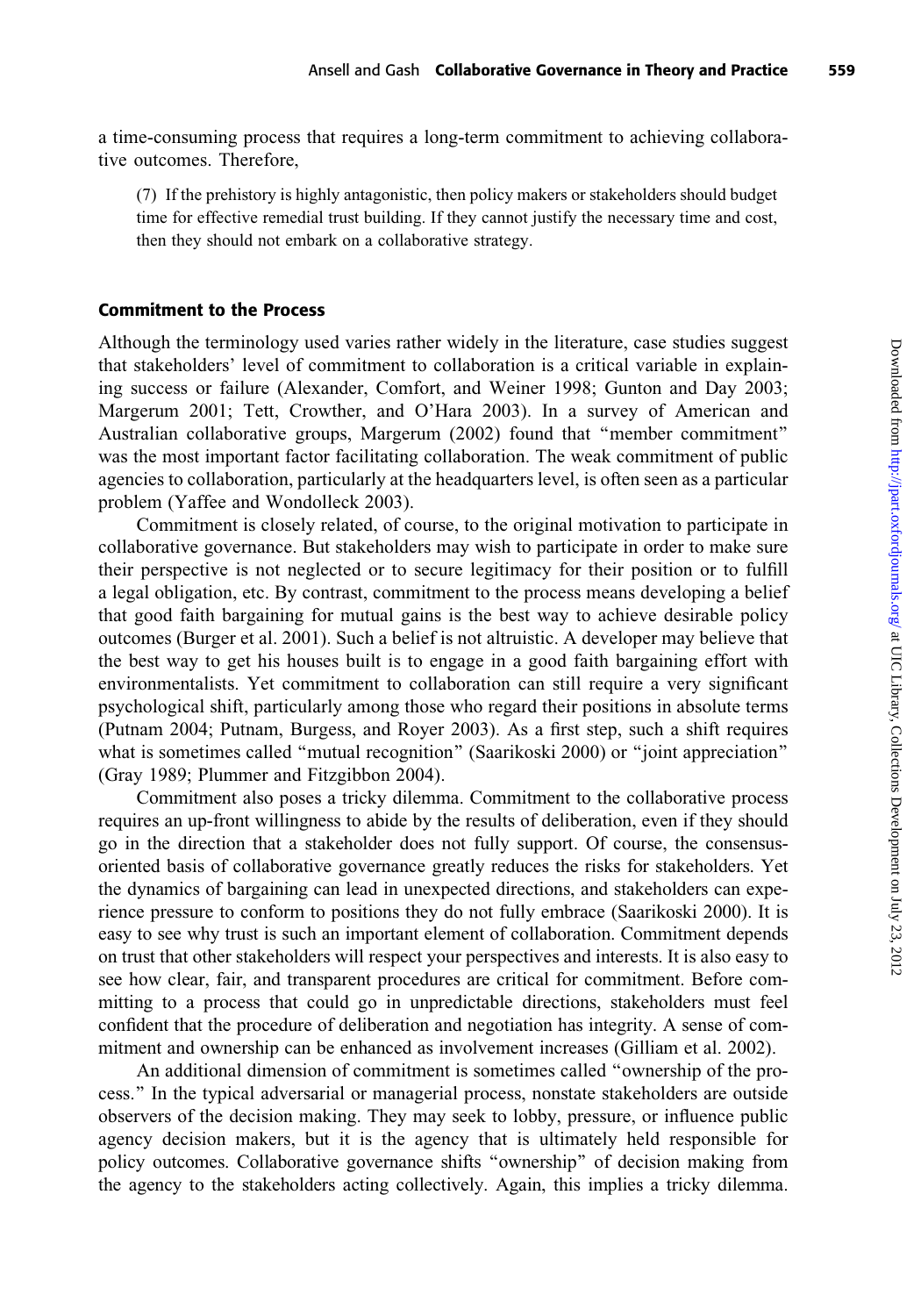Stakeholders are no longer simply critics of the process. They now "own" the decision-making process collectively with other stakeholders who may hold opposing views (El Ansari 2003; Geoghegan and Renard 2002; Weech-Maldonado and Merrill 2000).

Ownership implies shared responsibility for the process. This responsibility requires stakeholders to see their relationship with other stakeholders in a new light, one in which they share responsibility with their opponents. Trust is critical because why would you share responsibility with people you don't trust? If you adopt a ''responsible'' perspective toward the process, what is to guarantee that your opponent will not take advantage of your willingness to act in good faith? Shared ownership may be hindered by power imbalances or different perceptions about who should take the initiative. During interviews with stakeholders involved in sea urchin harvesting, for example, Warner (1997) found that fishery personnel and divers had different perceptions of their degree of ownership over the collaborative process. Divers viewed themselves as assisting the fishery staff, whereas the fishery staff expected divers to lead the decision-making process in some areas.

Mandated forms of collaboration may be critical where incentives to participate are weak, but mandated cooperation can also disguise the lack of real commitment on the part of stakeholders. Therefore,

(8) Even when collaborative governance is mandated, achieving ''buy in'' is still an essential aspect of the collaborative process.

High interdependence among the stakeholders is likely to enhance commitment to collaboration, but it may also enhance incentives to act manipulatively and co-optively. These temptations are probably checked where collaboration is not a one-off deal but depends on ongoing cooperation. The literature on collective action, of course, suggests that this horizon of the future can be an important condition for reciprocity. Therefore,

(9) Collaborative governance strategies are particularly suited for situations that require ongoing cooperation.

## Shared Understanding

At some point in the collaborative process, stakeholders must develop a shared understanding of what they can collectively achieve together (Tett, Crowther, and O'Hara 2003). Shared understanding is variously described in the literature as ''common mission'' (Alexander, Comfort, and Weiner 1998; Roussos and Fawcett 2000), ''common ground'' (Wondolleck and Yaffee 2000), ''common purpose'' (Tett, Crowther, and O'Hara 2003), ''common aims'' (Huxham 2003), ''common objectives'' (Padilla and Daigle 1998), ''shared vision'' (Manring and Pearsall 2004; Walter and Petr 2000; Wondolleck and Yaffee 2000), ''shared ideology'' (Waage 2001), ''clear goals'' (Glasbergen and Driessen 2005; Roberston and Lawes 2005), "clear and strategic direction" (Margerum 2002), or the "alignment of core values'' (Heikkila and Gerlak 2005). Shared understanding can also imply agreement on a definition of the problem (Bentrup 2001; North 2000; Pahl-Wostl and Hare 2004). Or, it might mean agreement on the relevant knowledge necessary for addressing a problem.

The development of shared understanding can be seen as part of a larger ''collaborative learning process'' (Daniels and Walker 2001). Blatner et al. (2001) have developed a useful survey strategy for assessing the extent of collective learning that results from collaboration.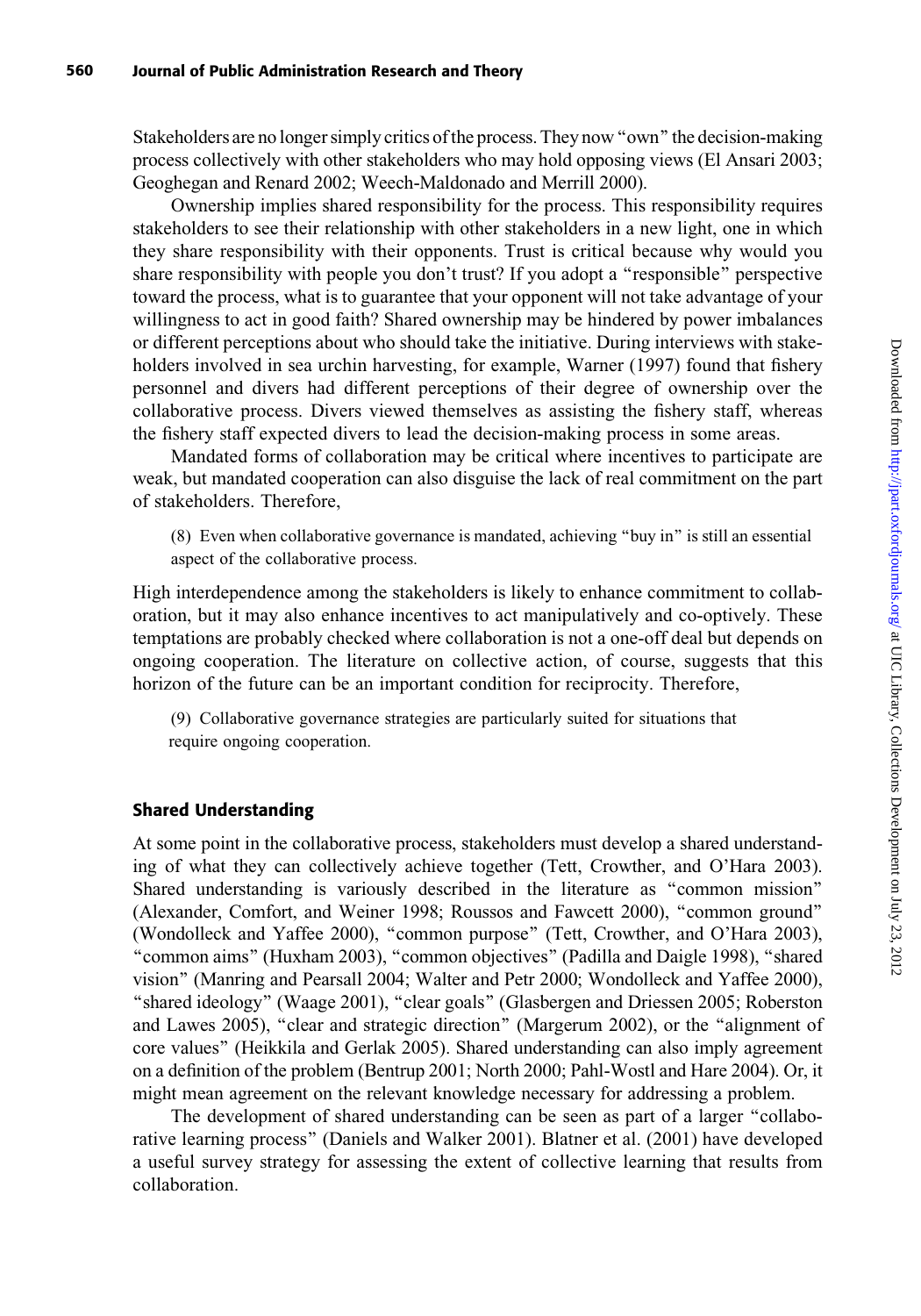## Intermediate Outcomes

A number of the case studies suggest that collaboration is more likely to ensue when the possible purposes and advantages of collaboration are relatively concrete and when ''small wins'' from collaboration are possible (Chrislip and Larson 1994; Roussos and Fawcett 2000; Warner 2006; Weech-Maldonado and Merrill 2000). Although these intermediate outcomes may represent tangible outputs in themselves, we represent them here as critical process outcomes that are essential for building the momentum that can lead to successful collaboration. These small wins can feed back into the collaborative process, encouraging a virtuous cycle of trust building and commitment (Rogers et al. 1993; Vangen and Huxham 2003b).

These considerations lead us to draw the following conclusions:

(10) If prior antagonism is high and a long-term commitment to trust building is necessary, then intermediate outcomes that produce small wins are particularly crucial. If, under these circumstances, stakeholders or policy makers cannot anticipate these small wins, then they probably should not embark on a collaborative path.

Joint fact finding is a type of intermediate outcome that a number of authors mentioned in a positive light (Saarikoski 2000). We also note the argument of Vangen and Huxham (2003b) that small wins may not be an appropriate strategy for trust building where stakeholders have more ambitious goals that cannot easily be parsed into intermediate outcomes. They suggest that in this situation, trust can be built by early joint exploration of the overall value of collaboration.

# CONCLUSION: TIME, TRUST, AND INTERDEPENDENCE

The term "collaborative governance" promises a sweet reward. It seems to promise that if we govern collaboratively, we may avoid the high costs of adversarial policy making, expand democratic participation, and even restore rationality to public management. A number of the studies reviewed here have pointed toward the value of collaborative strategies: bitter adversaries have sometimes learned to engage in productive discussions; public managers have developed more fruitful relationships with stakeholders; and sophisticated forms of collective learning and problem solving have been developed. Other studies, however, point to the problems that collaborative strategies encounter as they pursue these valued outcomes: powerful stakeholders manipulate the process; public agencies lack real commitment to collaboration; and distrust becomes a barrier to good faith negotiation. Our purpose in this article has been to draw positive and negative findings together into a common analytical framework that can begin to specify the conditions under which we can expect collaborative governance to work (at least in terms of ''process outcomes'') and where we might expect it to founder.

Based on a meta-analysis of 137 studies of collaborative governance across a range of policy areas, our findings are largely empirically inductive—though we have also sought to build on and incorporate prior theoretical work. In reviewing these empirical and theoretical studies, our goal has been to identify the contingent conditions that facilitate or discourage successful collaboration. In exploring these contingent conditions, our goal has been to move beyond a situation in which collaborative governance is regarded as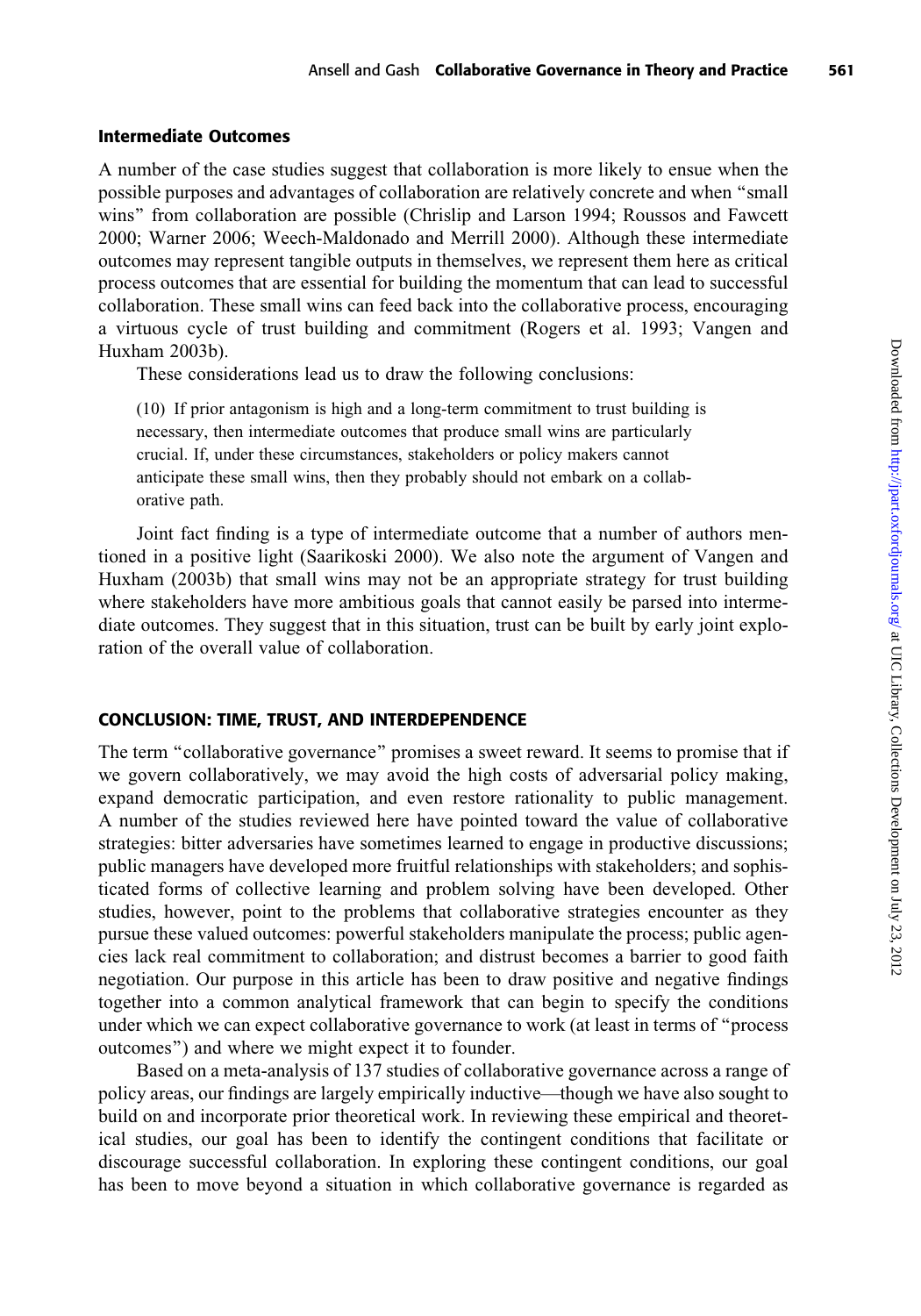inherently ''good'' or ''bad.'' We want scholars and practitioners to ask themselves about the contextual conditions likely to facilitate or discourage the desired outcomes of collaborative governance. We believe that this ''contingency'' approach is useful both for practitioners who may be considering the adoption of a collaborative strategy and for scholars designing future research.

As a summary of the critical variables our meta-analysis found to be important in collaboration, figure 1 provides the basic analytical framework for this contingency theory. Practitioners can use this framework to identify key challenges and limitations to a collaborative strategy. Are there serious differences in the power of stakeholders? Do all stakeholders have the organizational capacity to participate in a meaningful way? Is there sufficient leadership to guide the process through difficult patches? How much remedial trust building is necessary? These questions and many more are suggested by figure 1.

We regard this article as offering a contingency "theory" in the sense that it offers a framework for organizing a series of contingent propositions and cause-and-effect relationships. Our claim is not that it is a complete or fully worked out set of propositions or causal relationships but rather that it provides a basis for further empirical testing and theory elaboration. Figure 1, for example, specifies causal relationships between different variables that affect collaborative governance outcomes. This specification is the result of our inductive meta-analysis of a highly diverse set of cases. As described earlier, we adopted a meta-analytic strategy of successive approximation in lieu of a more ambitious quasi-experimental strategy because key concepts in this literature were weakly specified and our ''data'' were not systematic. For the purposes of future research, figure 1 can be treated as a hypothesis that might be evaluated using a quasi-experimental design.

Two possible strategies for a quasi-experimental design have occurred to us in the course of this research. First, a survey of individual stakeholders might be utilized to operationalize key behavioral variables, such as ''commitment to the process.'' Good examples of the use of surveys in collaborative governance research include Margerum (2001) and Frame, Gunton, and Day (2004). Pre- and postcollaboration surveys might be a particularly useful strategy for assessing attitudinal change (Blatner et al. 2001). Second, research might be designed to take advantage of ''natural experiments'' in collaboration: situations where there are multiple independent cases of collaboration operating under the auspices of a similar regulatory program, public agency, or law. Examples include Murdock, Wiessner, and Sexton's (2005) study of the Environmental Protection Agency's Project XL or Schneider et al.'s (2003) study of the National Estuary Program.

Our point, however, is not that aggregate statistical analysis is the only useful research strategy that could build on our research. Figure 1 might also suggest further case study research. Case studies are particularly valuable where the interaction between variables is nonlinear, and we believe intensive ethnographic research might be the most successful strategy for developing greater insight into the nonlinear aspects of the collaborative process. Case study research into trust building, the development of shared understanding, and commitment formation would be particularly valuable.

We conclude by emphasizing three core contingencies suggested by our analysis: time, trust, and interdependence. Figure 1 does not fully represent the prominence of these contingencies because their influence is pervasive and not easy to parse as distinct variables. Yet practitioners ought to consider each of these general contingencies before embarking on a collaborative strategy.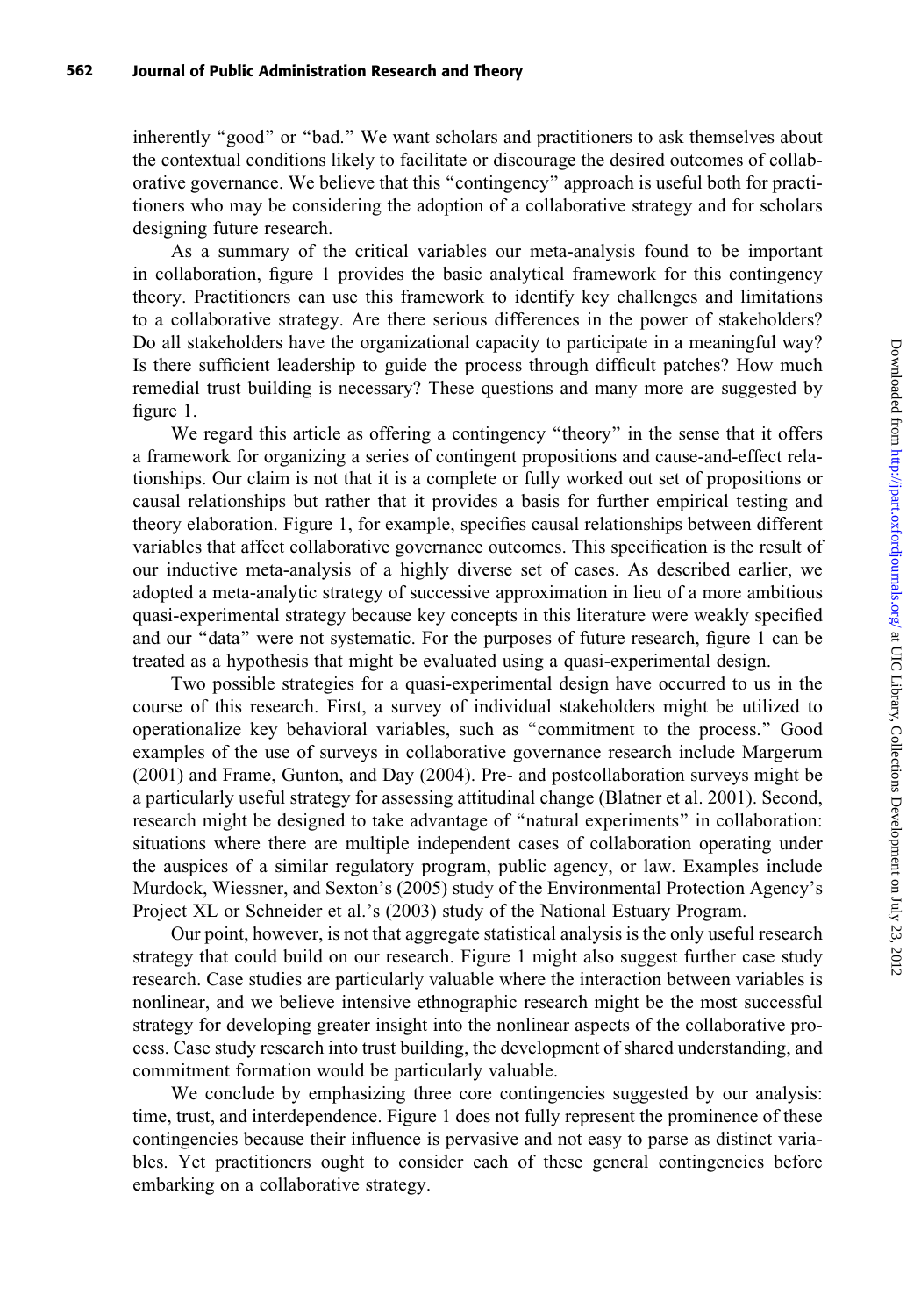Many of the case studies note that collaborative governance is a time-consuming process (Gunton and Day 2003; Imperial 2005; Margerum 2002; Roussos and Fawcett 2000; Till and Meyer 2001; Warner 2006). Consensus building, in particular, requires time and cannot be rushed (Coglianese and Allen 2003; Yaffee and Wondolleck 2003). When remedial trust building is critical, the time necessary for increasing trust is likely to add significant time to the process. Therefore, collaborative governance is probably not a good strategy for situations in which agencies must make or implement decisions quickly. However, it needs to be pointed out that up-front investment in effective collaboration can sometimes save considerable time and energy in downstream implementation. Once stakeholders achieve a working consensus, the literature suggests that implementation can occur quite rapidly. Thus, policy makers might be more favorable to collaborative governance where they expect a difficult implementation process.

Reinforcing Logsdon's (1991) argument about interdependence and the model by Vangen and Huxham (2003b) of trust building, our analysis suggests that agencies ought to consider the interactive effects of trust and interdependence on potential collaboration. We found, for instance, that high conflict situations characterized by low trust could still be managed collaboratively if the stakeholders were highly interdependent. Interdependence fosters a desire to participate and a commitment to meaningful collaboration, and it is possible to build trust in situations of high interdependence. By contrast, where interdependence is weaker, it will be difficult to effectively build trust. Stakeholders will engage in collaboration with one eye on alternative (noncollaborative) strategies. If one stakeholder is threatening to defect from collaboration, the commitment of all stakeholders is likely to suffer, and it will be difficult to develop a sense of ownership, understanding, or trust.

It is important to point out that both trust and interdependence are partly endogenous—they are shaped in positive or negative ways by the collaborative process itself. Thus, stakeholders entering into a collaborative process may not perceive themselves to be particularly interdependent. But through dialogue with other stakeholders and through achievement of successful intermediate outcomes, they may come to a new understanding of their relationship (Heikkila and Gerlak 2005; cf. Warner 2006). Many of the cases we read suggest that stakeholders come to recognize their interdependence through the collaborative process.

Whether collaborative governance is a passing fancy, we do not know. We confidently predict, however, that the demand for better cooperation and coordination between government and stakeholders is unlikely to wane in the near future.

#### APPENDIX

First approximation (32): Andranovich (1995), Beierle (2000), Booher and Innes (2002), Bryson and Crosby (1992), Chrislip and Larson (1994), Coggins (1999), Daniels and Walker (2001), Echeverria (2001), Fawcett et al. (1995), Freeman (1997), Fung and Wright (2001), Gray (1989), Healey (1996, 2003), Innes and Booher (1999a, 1999b), Kraft and Johnson (1999), Langbein (2002), Lee (2003), Lober (1997), Nelson and Weschler (1998), Ozawa (1993), Reilly (1998, 2001), Schedler and Glastra (2001), Schuckman (2001), Smith (1998), Susskind and Cruikshank (1987), Takahashi and Smutny (2002), Thomas (1995), Weber (2003), and Wondolleck and Yaffee (2000).

Second approximation (30): Ansell (2003), Beierle and Konisky (2001), Coglianese (1997), Conley and Moote (2003), Ebrahim (2004), Ekoko (2000), Elliot et al. (1999),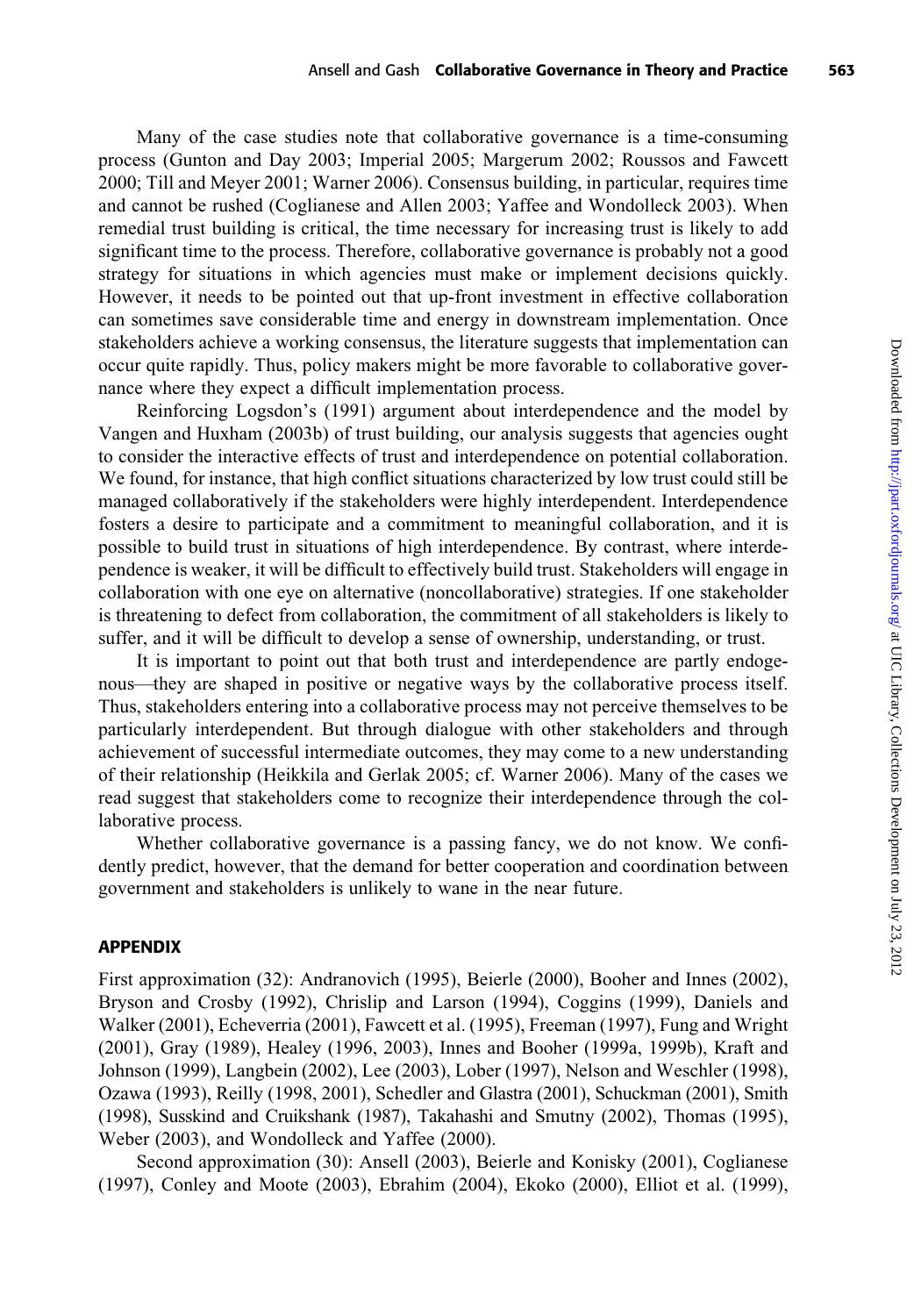English (2000), Fung (2001), Gebhardt, Kaphingst, and De Jong (2000), Hamalainen et al. (2001), Imperial (2005), Innes and Booher (2003), Leach, Pelkey, and Sabatier (2002), Logsdon (1991), Manring (1998, 2005), McCloskey (2000), Meyer (1996), Mizrahi and Abramson (2000), Murdock, Wiessner, and Sexton (2005), Phillips (2001), Plummer and Fitzgibbon (2004), Schneider et al. (2003), Seidenfeld (2000), Springer, Stokes Sharp, and Foy (2000), Waage (2001), Walter and Petr (2000), Weech-Maldonado and Merrill (2000), Yaffee and Wondolleck (2003).

Third approximation (33): Alexander, Comfort, and Weiner (1998), Borrini-Feyerabend (1996), Bouwen and Taillieu (2004), Bradford (1998), Brinkerhoff (1999), Brown (2002), Coglianese and Allen (2003), Coughlin et al. (1999), Farrington and Boyd (1997), Franklin (2001), Geoghegan and Renard (2002), Gilliam et al. (2002), Gunton and Day (2003), Heikkila and Gerlak (2005), Lasker and Weiss (2003), Lasker, Weiss, and Miller (2001), Lindell (2004), Manring and Pearsall (2006), Margerum (2002), Merkhofer, Conway, and Anderson (1997), Mitchell (2005), Mutimukuru, Nyirenda, and Matose (2002), Plummer and Fitzgibbon (2004), Saarikoski (2000), Short and Winter (1999), Tett, Crowther, and O'Hara (2003), Till and Meyer (2001), Tompkins and Adger (2004), Verstraeten et al. (2003), Warner (1997), Warner (2006), Weaver and Moore (2004), and Weible, Sabatier, and Lubell (2004).

Fourth approximation (42): Abdelhadi et al. (2004), Blatner et al. (2001), Bryson, Cunningham, and Lokkesmoe (2002), Buanes et al. (2004), Burger et al. (2001), Busenberg (1999), Carter et al. (2003), Edelenbos (2005), El Ansari (2003), Frame, Gunton, and Day (2004), Futrell (2003), Geldenhuys (2004), Gemmill and Bamidele-Izu (2002), Glasbergen and Driessen (2005), Heikkila and Gerlak (2005), Huxham (2003), Huxham and Vangen (2000), Innes et al. (2006), Klijn and Koopenjan (2000), Lee (2003), Mahon et al. (2003), Margerum (2001), Martin, Tett, and Kay (1999), Matta, Kerr, and Chung (2005), Mitchell and Shortell (2000), North (2000), Pahl-Wostl and Hare (2004), Pelletier et al. (1999), Pokorny et al. (2004), Power et al. (2000), Redpath et al. (2004), Rhoads et al. (1999), Roberston and Lawes (2005), Rogers et al. (1993), Roussos and Fawcett (2000), Rummery (2006), Ryan (2001), Selman (2004), Sjoberg (2003), Vangen and Huxham (2003a, 2003b), Waage (2001), and Warner (2006).

## REFERENCES

- Abdelhadi, A. W., H. S. Adam, Mohamed A. Hassan, and Takeshi Hata. 2004. Participatory management: Would it be a turning point in the history of the Gezira Scheme? Irrigation and Drainage 53:429–36.
- Alexander, Jeffery A., Maureen E. Comfort, Bryan J. Weiner. 1998. Governance in public-private community health partnerships: A survey of the Community Care Network: SM demonstration sites. Nonprofit Management & Leadership 8:231–332.
- Andranovich, Greg. 1995. Achieving consensus in public decision making: Applying interest based problem-solving to the challenges of intergovernmental collaboration. Journal of Applied Behavioral Research 31:429–45.
- Ansell, Christopher K. 2003. Community embeddedness and collaborative governance in the San Francisco bay area environmental movement. In Social movements and networks: Relational approaches to collective action, ed. Mario Diani and Doug McAdam, 123–44. Oxford: Oxford Univ. Press.
- Beierle, Thomas C. 2000. The quality of stakeholder-based decisions: Lessons from the case study record. Discussion Paper 00-56, Resources for the Future.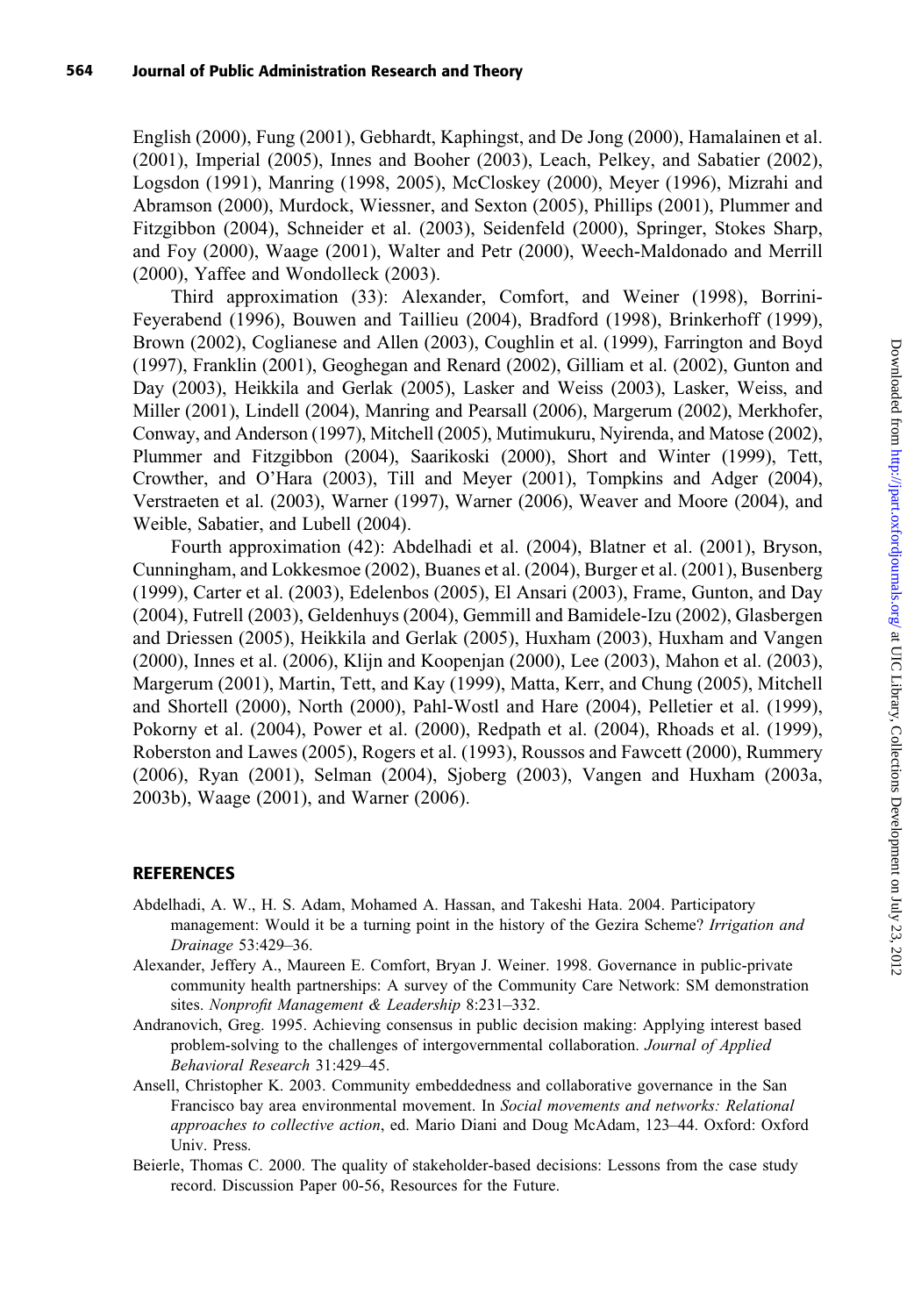- Beierle, Thomas C., and David Konisky. 2001. What are we gaining from stakeholder involvement? Observations from environmental planning in the Great Lakes. Environment and Planning C: Government and Policy 19:515–27.
- Beierle, Thomas C., and Rebecca J. Long. 1999. Chilling collaboration: The Federal Advisory Committee Act and stakeholder involvement in environmental decisionmaking. Environmental Law Reporter 29:10399.
- Bentrup, Gary. 2001. Evaluation of a collaborative model: A case study of analysis of watershed planning in the Intermountain West. Environmental Management 27:739–48.
- Blatner, Keith, Matthew Carroll, Steven Daniels, and Greg Walker. 2001. Evaluating the application of collaborative learning to the Wenatchee fire recovery planning effort. Environmental Impact Assessment Review 21:241–70.
- Booher, David E., and Judith Innes. 2002. Network power in collaborative planning. Journal of Planning Education and Research 21:221–36.
- Borrini-Feyerabend, Grazia. 1996. Collaborative management of protected areas: Tailoring the approach to the context. Gland, Switzerland: IUCN–The World Conservation Union.
- Bouwen, Rene, and Tharsi Taillieu. 2004. Multi-party collaboration as social learning for interdependence: Developing relational knowing for sustainable natural resource management. Journal of Community & Applied Social Psychology 14:137–53.
- Bradford, Neil. 1998. Prospects for associative governance: Lessons from Ontario, Canada. Politics & Society 26:539–73.
- Brinkerhoff, Derick W. 1999. Exploring state-civil society collaboration: Policy partnerships in developing countries. Nonprofit and Voluntary Sector Quarterly 28 (Suppl. 1): 59–86.
- Brown, A. J. 2002. Collaborative governance versus constitutional politics: Decision rules for sustainability from Australia's South East Queensland forest agreement. Environmental Science and Policy 5:19–32.
- Bryson, John M., and Barbara C. Crosby. 1992. Leadership for the common good. San Francisco, CA: Jossey-Bass.
- Bryson, John M., Gary Cunningham, and Karen Lokkesmoe. 2002. What to do when stakeholders matter: The case of problem formulation for the African American Men Project of Hennepin County, Minnesota. Public Administration Review 62:568–84.
- Buanes, Arild, Svein Jentoft, Geir Runar Karlsen, Anita Maurstad, and Siri Søreng. 2004. In whose interest? An exploratory analysis of stakeholders in Norwegian coastal zone planning. Ocean & Coastal Management 47:207–23.
- Burger, Joanna, Michael Gochfeld, Charles W. Powers, Lynn Waishwell, Camilla Warren, and Bernard D. Goldstein. 2001. Science, policy, stakeholders, and fish consumption advisories: Developing a fish fact sheet for Savannah River. Environmental Management 27: 501–14.
- Busenberg, George. 1999. Collaborative and adversarial analysis in environmental policy. Policy Sciences 32:1–11.
- Carter, Jane, Brieke Steenhof, Esther Haldimann, and Nurlan Akenshaev. 2003. Collaborative forest management in Kyrgyzstan: Moving from top-down to bottom-up decisionmaking. Gatekeeper Series No. 108, International Institute for Environment and Development.
- Chrislip, David, and Carl E. Larson. 1994. Collaborative leadership: How citizens and civic leaders can make a difference. San Francisco, CA: Jossey-Bass.
- Coggins, Goerge C. 1999. Regulating federal natural resources: A summary case against devolved collaboration. Ecology Law Quarterly 25:602.
- Coglianese, Cary. 1997. Assessing consensus: The promise and the performance of negotiated rulemaking. Duke Law Journal 46:1255.
- Coglianese, Cary, and Laurie K. Allen. 2003. Building sector-based consensus: A review of the EPA's Common Sense Initiative. Working Paper RWPO3, JFK School of Government.
- Conley, Alexander, and Margaret A. Moote. 2003. Evaluating collaborative natural resource management. Society and Natural Resources 16:371–86.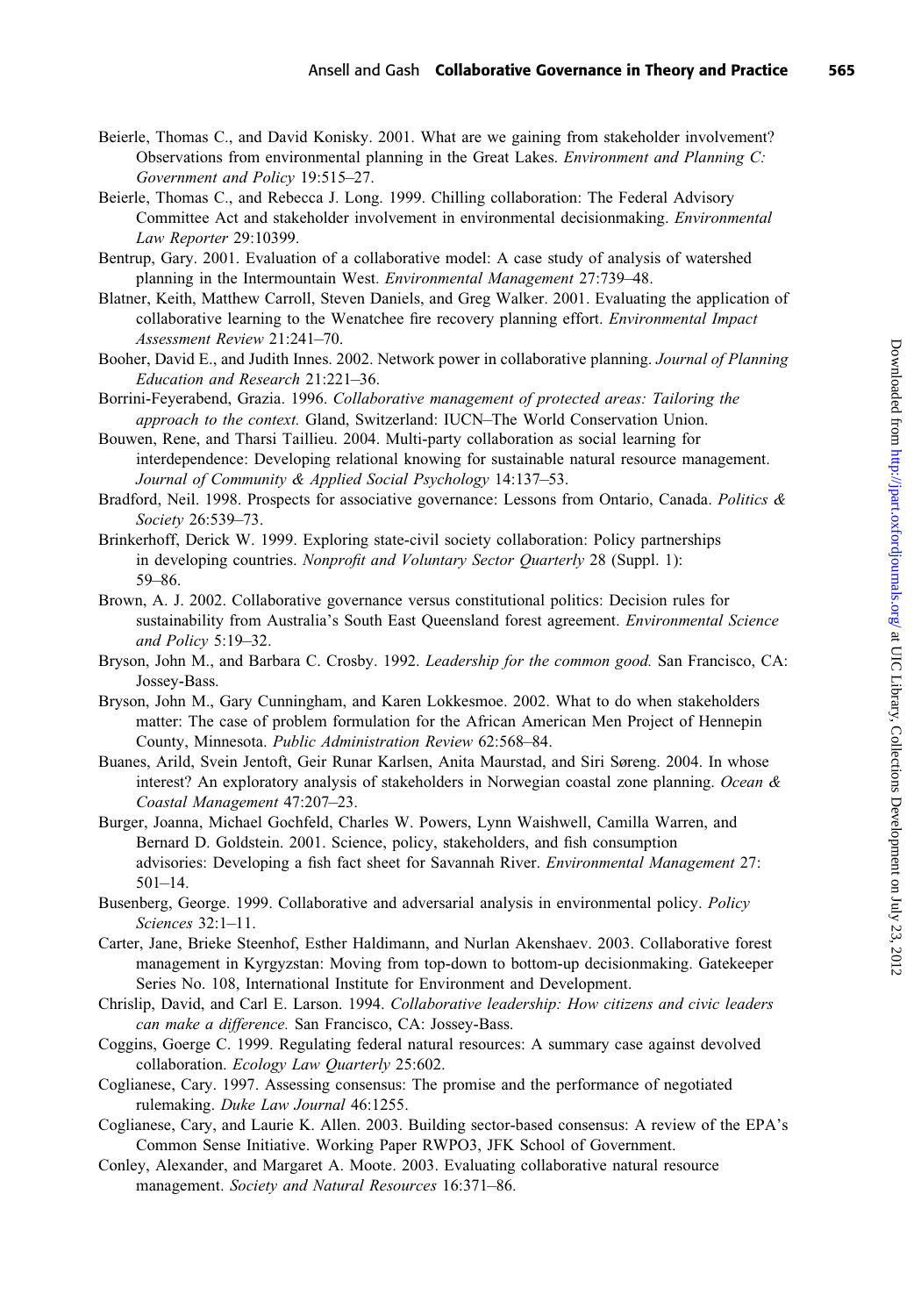#### 566 Journal of Public Administration Research and Theory

- Connick, Sarah, and Judith Innes. 2003. Outcomes of collaborative water policy making: Applying complexity thinking to evaluation. Journal of Environmental Planning and Management 46:177–97.
- Coughlin, C., M. Hoben, D. Manskopf, and S. Quesada. 1999. A systematic assessment of collaborative resource management partnerships. Ann Arbor: University of Michigan, School of Natural Resources and Environment.
- Daniels, Steven, and Gregg B. Walker. 2001. Working through environmental conflict: The collaborative learning approach. Westport, CT: Praeger.
- Ebrahim, Alnoor. 2004. Institutional preconditions to collaboration: Indian forest and irrigation policy in historical perspective. Administration & Society 36:208-42.
- Echeverria, John D. 2001. No success like failure: The Platte River collaborative watershed planning process. William and Mary Environmental Law and Policy Review 25:559.
- Edelenbos, Jurian. 2005. Institutional implications of interactive governance: Insights from Dutch practice. Governance: An International Journal of Policy, Administration and Institutions 18:111–34.
- Ekoko, Francois. 2000. Balancing politics, economics, and conservation: The case of the Cameroon forestry law reform. Development and Change 31:131–54.
- El Ansari, Walid. 2003. Educational partnerships for public health: Do stakeholders perceive similar outcomes? Journal of Public Health Management Practice 9:136–56.
- Elliot, Susan, Donald C. Cole, Paul Krueger, Nancy Voorberg, and Sarah Wakefield. 1999. The power of perception: Health risk attributed to air pollution in an urban industrial neighborhood. Risk Analysis 19:621–34.
- English, Mary. 2000. Who are the stakeholders in environmental risk decisions? Risk: Health, Safety & Environment 11:243–54.
- Farrington, John, and Charlotte Boyd. 1997. Scaling up the participatory management of common pool resources. Development Policy Review 15:371–91.
- Fawcett, Stephen B., Adrienne Paine-Andrews, Vincent T. Francisco, Jerry A. Schultz, Kimber P. Richter, Rhonda K. Lewis, Ella L. Williams, et al. 1995. Using empowerment theory in collaborative partnerships for community health and development. American Journal of Community Psychology 23:677–97.
- Frame, Tanis M., Thomas Gunton, and J. C. Day. 2004. The role of collaboration in environmental management: An evaluation of land and resource planning in British Columbia. Journal of Environmental Planning and Management 47:59–82.
- Franklin, Aimee. 2001. Serving the public interest? Federal experiences with participation in strategic planning. American Review of Public Administration 31:126–38.
- Freeman, Jody. 1997. Collaborative governance in the administrative state. UCLA Law Review 45:1.
- Fung, Archon. 2001. Accountable autonomy: Toward empowered deliberation in Chicago schools and policing. Politics & Society 29:73–103.
- Fung, Archon, and Erik Olin Wright. 2001. Deepening democracy: Innovations in empowered participatory governance. Politics & Society 29:5-41.
- ———. 2003. Deepening democracy: Institutional innovations in empowered participatory governance. London: Verso.
- Futrell, Robert. 2003. Technical adversarialism and participatory collaboration in the U.S. chemical weapons disposal program. Science, Technology, & Human Values 28:451–82.
- Gebhardt, Thomas, Kimberly Kaphingst, and William De Jong. 2000. A campus-community coalition to control alcohol-related problems off campus. Journal of American College Health 48:211-15.
- Geldenhuys, Coert J. 2004. Bark harvesting for traditional medicine: From illegal resource degradation to participatory management. Scandinavian Journal of Forest Research 19 (Suppl. 4): 103-15.
- Gemmill, Barbara, and Abimbola Bamidele-Izu. 2002. The Role of NGOs and Civil Society in global environmental governance. In Global environmental governance: Options & opportunities, ed. D. C. Esty and M. H. Ivanova, 1–24. New Haven, CT: Yale Center for Environmental Law and Policy.
- Geoghegan, Tighe, and Yves Renard. 2002. Beyond community involvement: Lessons from the insular Caribbean. Parks 12 (2): 16–26.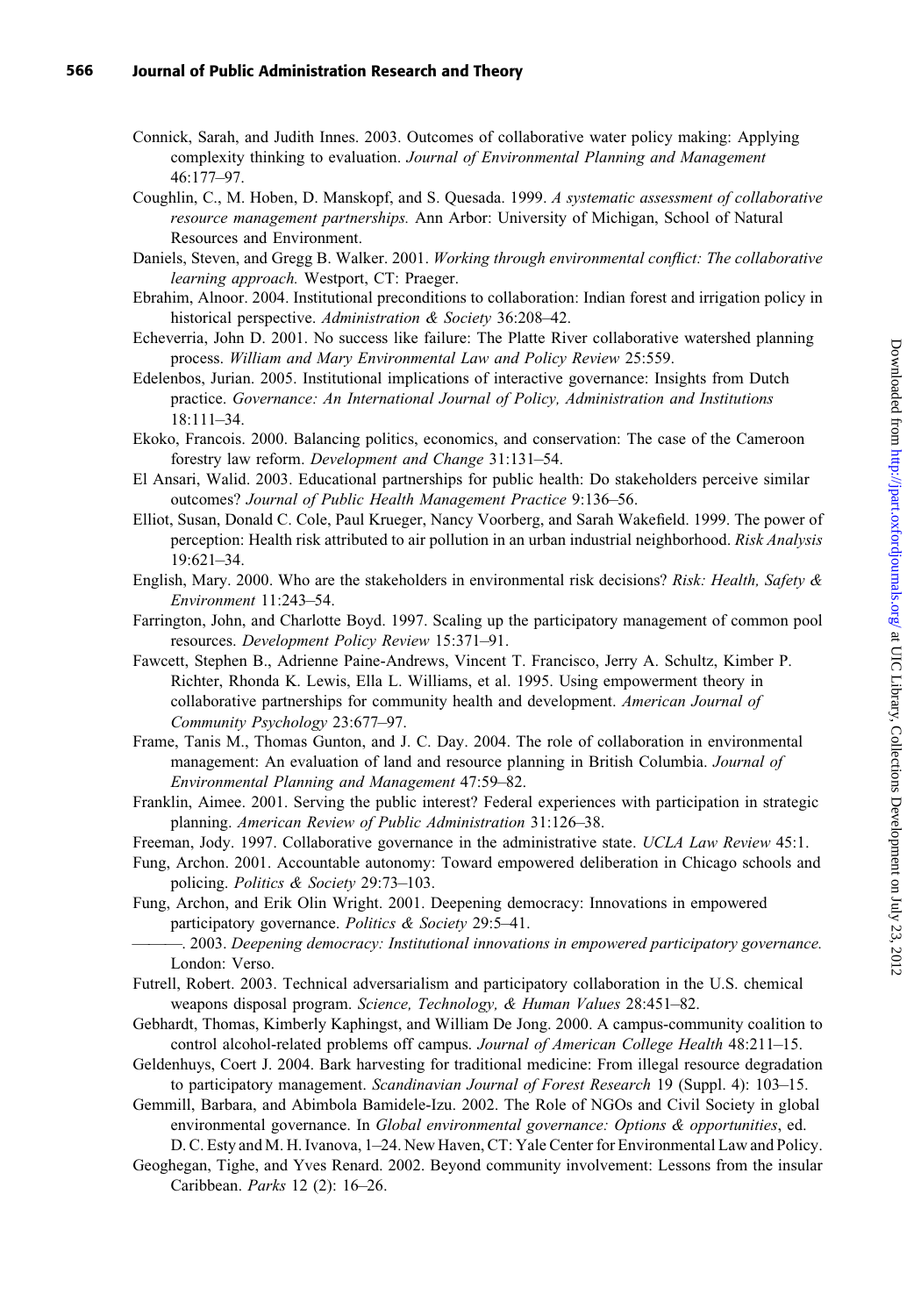- Gilliam, Aisha, David Davis, Tracey Barrington, Romel Lacson, Gary Uhl, and Ursula Phoenix. 2002. The value of engaging stakeholders in planning and implementing evaluations. AIDS Education and Prevention 14 (Suppl. A): 5–17.
- Glasbergen, Pieter, and Peter P. J. Driessen. 2005. Interactive planning of infrastructure: The changing role of Dutch project management. Environment and Planning C: Government and Policy 23: 263–77.
- Gray, Barbara. 1989. Collaborating: Finding common ground for multi-party problems. San Francisco, CA: Jossey-Bass.
- Gunton, Thomas I., and J. C. Day. 2003. The theory and practice of collaborative planning in resource and environmental management. Environments 31 (2): 5–19.
- Hamalainen, Raimo, Eero Kettunen, Harri Ehtamo, and Mika Marttunen. 2001. Evaluating a framework for multi-stakeholder decision support in water resource management. Group Decision and Negotiation 10:331–53.
- Healey, Patsy. 1996. Consensus-building across difficulty divisions: New approaches to collaborative strategy making. Planning Practice and Research 11:207–16.

-. 2003. Collaborative planning in perspective. Planning Theory 2:101-23.

- Heikkila, Tanya, and Andrea K. Gerlak. 2005. The formation of large-scale collaborative resource management institutions: Clarifying the roles of stakeholders, science, and institutions. Policy Studies Journal 33:583–612.
- Huxham, Chris. 2003. Theorizing collaboration practice. Public Management Review 5:401–23.
- Huxham, Chris, and Siv Vangen. 2000. Leadership in the shaping and implementation of collaboration agendas: How things happen in a (not quite) joined-up world. Academy of Management Journal 43:1159–75.
- Imperial, Mark. 2005. Using collaboration as a governance strategy: Lessons from six watershed management programs. Administration & Society 37:281–320.
- Innes, Judith, and David E. Booher. 1999a. Consensus building and complex adaptive systems. Journal of the American Planning Association 65:412–23.
- ———. 1999b. Consensus building as role playing and bricolage: Toward a theory of collaborative planning. Journal of the American Planning Association 65:9–26.
- 2003. Collaborative policymaking: Governance through dialogue. In *Deliberative policy* analysis: Understanding governance in the network society, ed. M. A. Hajer and H. Wagenaar, 33–59. Cambridge: Cambridge Univ. Press.
- Innes, Judith E., Sarah Connick, Laura Kaplan, and David E. Booher. 2006. Collaborative governance in the CALFED program: Adaptive policy making for California water. Working Paper Series Paper WP-2006-01, Institute of Urban and Regional Development.
- Khademian, Anne, and Edward Weber. 1997. From agitation to collaboration: Clearing the air through negotiation. Public Administration Review 57 (5): 396–410
- Klijn, E. H., and J. F. M. Koopenjan. 2000. Politicians and interactive decision making: Institutional spoilsports or playmakers. Public Administration 78:365–87.
- Koch, Charles H., Jr. 2005. Collaborative governance in the restructured electric industry. Wake Forest Law Review 40:589.
- Kraft, Michael, and Bruce N. Johnson. 1999. Clean water and the promise of collaborative decision making: The case of the Fox-Wolf Basin in Wisconsin. In Toward sustainable communities: Transition and transformations in environmental policy, ed. D. Mazmanian and M. Kraft, 113–52. Boston, MA: MIT Press.
- Langbein, Laura. 2002. Responsive bureaus, equity, and regulatory negotiation: An empirical view. Journal of Policy Analysis and Management 21:449–65.
- Lasker, Roz D., and Elisa S. Weiss. 2003. Broadening participation in community problem-solving: A multidisciplinary model to support collaborative practice and research. Journal of Urban Health: Bulletin of the New York Academy of Medicine 80:14–60.
- Lasker, Roz D., Elisa S. Weiss, Rebecca Miller. 2001. Partnership synergy: A practical framework for studying and strengthening the collaborative advantage. The Milbank Quarterly, 79 (2): 179–205.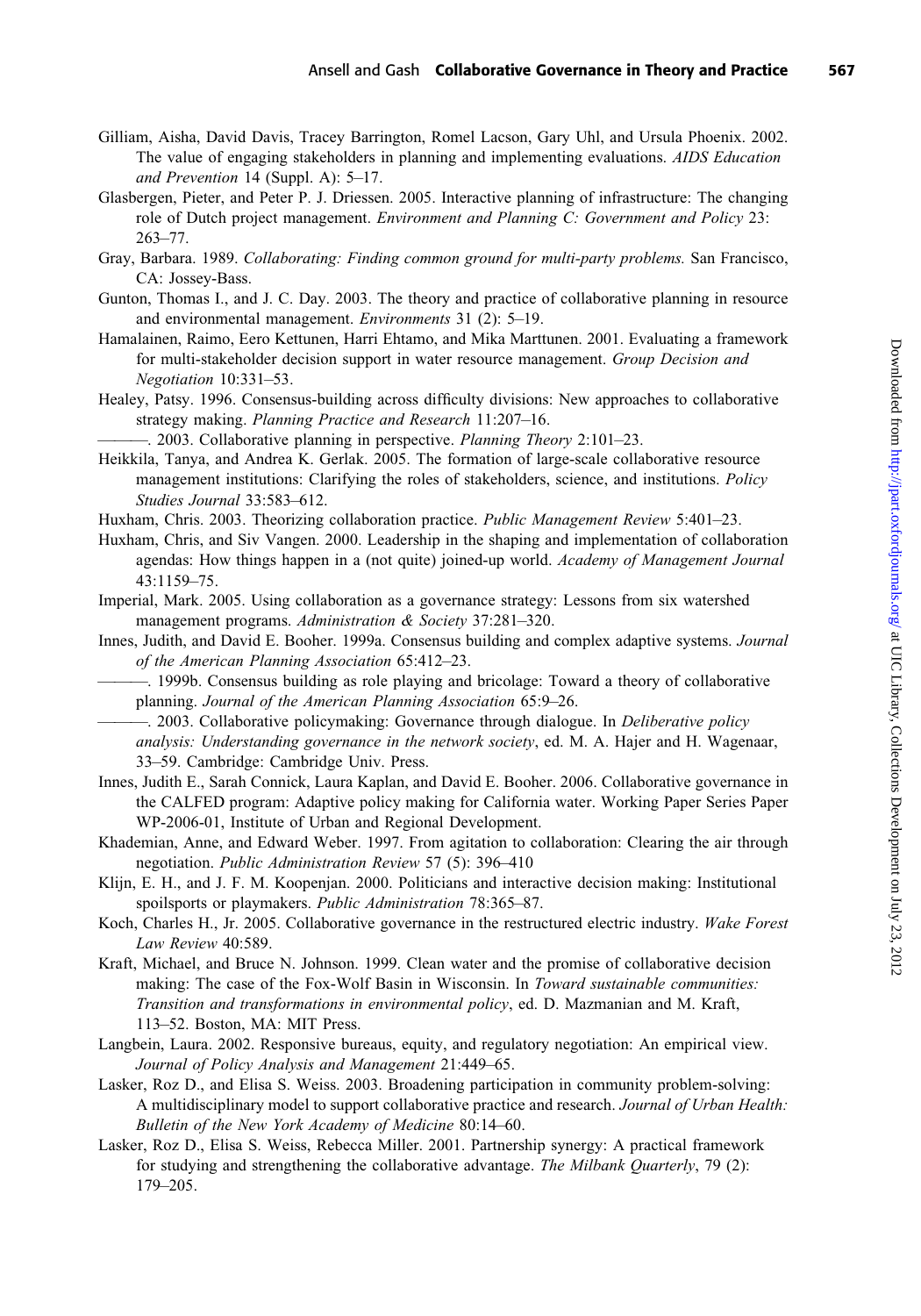- Leach, William, Neil W. Pelkey, and Paul A. Sabatier. 2002. Stakeholder partnerships as collaborative policymaking: Evaluation criteria applied to watershed management in California and Washington. Journal of Policy Analysis and Management 21:645–70.
- Lee, Kuang-Chung. 2003. Enhancing collaborative governance for natural area management: Some experiences from Taiwan. International Planning Studies 8:35–51.
- Lindell, Mats. 2004. From conflicting interests to collective consent in advanced vocational education: Policymaking and the role of stakeholders in Sweden. Journal of Education and Work 17:257–78.
- Lober, Doublas J. 1997. Explaining the formation of business-environmentalist collaboration: Collaborative windows and the paper task force. Policy Science 30:1–24.
- Logsdon, Jeanne. 1991. Interests and interdependence in the formation of social problem-solving collaborations. Journal of Applied Behavioral Science 27:23–37.
- Lynn, Lawrence E., Carolyn J. Heinrich, and Carolyn J. Hill. 2001. Improving governance: A new logic for empirical research. Washington, DC: Georgetown Univ. Press.
- Mahon, Robin, Sharon Almerigi, Patrick McConney, Christopher Parker, and Leo Brewster. 2003. Participatory methodology used for sea urchin co-management in Barbados. Ocean & Coastal Management 46:1–25.
- Manring, Nancy J. 1998. Collaborative resource management: Organizational benefits and individual costs. Administration & Society 30:274–90.

- Manring, Susan L., and Sam Pearsall. 2004. Creating an adaptive ecosystem management network among stakeholders of the Lower Roanoke River, North Carolina, USA. Ecology and Society 10 (2): 16. [http://www.ecologyandsociety.org/vol10/iss2/art16/ \(](http://www.ecologyandsociety.org/vol10/iss2/art16/)accessed October 31, 2007).
- Margerum, Richard D. 2001. Organizational commitment to integrated and collaborative management: Matching strategies to constraints. Environmental Management 28:421–31.
- ———. 2002. Collaborative planning: Building consensus and building a distinct model for practice. Journal of Planning Education and Research 21:237–53.
- Martin, Jane, and Lyn Tett, and Helen Kay. 1999. Developing collaborative partnerships: Limits and possibilities for schools, parents and community education. International Studies in Sociology of Education 9:59–75.
- Matta, Jagannadha Rao, John Kerr, and Kimberly Chung. 2005. From forest regulation to participatory facilitation: Forest employee perspectives on organizational change and transformation in India. Journal of Environmental Planning and Management 48:475–90.
- McCloskey, Michael. 2000. Problems with using collaboration to shape environmental public policy. Valparaiso University Law Review 34:423.
- Merkhofer, Miley W., Rarilee Conway, and Robert G. Anderson. 1997. Multiattribute utility analysis as a framework for public participation in siting a hazardous waste management facility. Environmental Management 21:831–9.
- Meyer, Carrie A. 1996. NGOs and environmental public goods: Institutional alternatives to property rights. Development and Change 27:453–74.
- Mitchell, Bruce. 2005. Participatory partnerships: Engaging and empowering to enhance environmental management and quality of life? Social Indicators Research 71:123–44.
- Mitchell, Shannon, and Stephen Shortell. 2000. The governance and management of effective community health partnerships: A typology for research, policy and practice. Milbank Quarterly 78:241–89.
- Mizrahi, Terry, and Julie Abramson. 2000. Collaboration between social workers and physicians: Perspectives on a shared case. Social Work in Health Care 31 (3): 1–24.
- Murdock, Barbara, Carol Wiessner, and Ken Sexton. 2005. Stakeholder participation in voluntary environmental agreements: Analysis of 10 Project XL case studies. Science, Technology & Human Values 30:223–50.
- Mutimukuru, T., R. Nyirenda, and Frank Matose. 2002. Learning amongst ourselves: Towards adaptiveness stakeholders in forest management through social learning, in Mafungautsi. Presented

 $-$  2005. The politics of accountability in national forest planning. Administration & Society 37:57–88.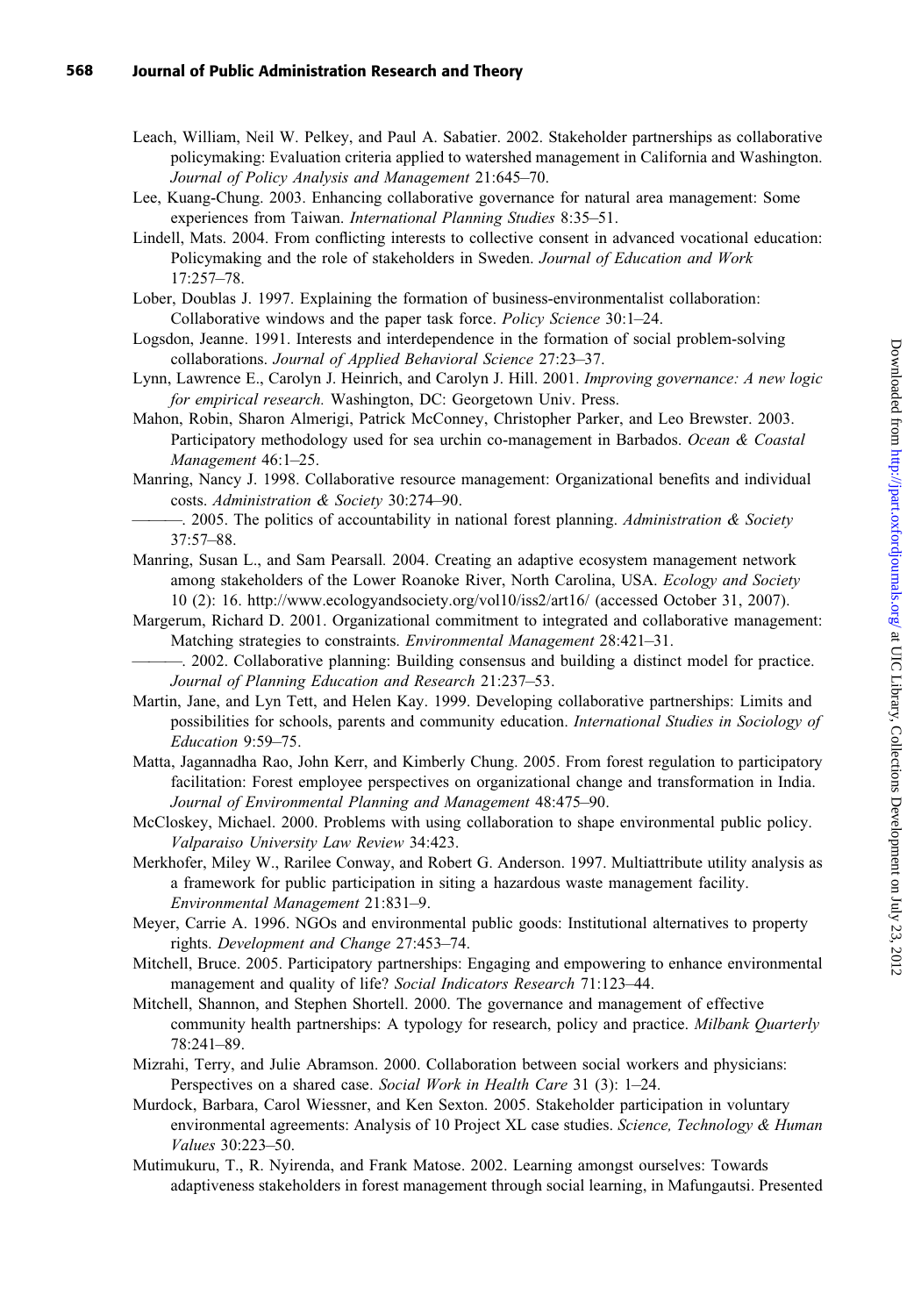at The Commons in an Age of Globalisation, the 9th Conference of the International Association for the Study of Common Property, Victoria Falls, Zimbabwe, June 17-21. [http://](http://dlc.dlib.indiana.edu/archive/00000882/) [dlc.dlib.indiana.edu/archive/00000882/.](http://dlc.dlib.indiana.edu/archive/00000882/)

- Nelson, Lisa, and Louis Weschler. 1998. Institutional readiness for integrated watershed management: The case of the Maumee River. Social Science Journal 35:565–76.
- North, Peter. 2000. Is there space for organisation from below within the UK government's action zones? A test of 'collaborative planning'. Urban Studies 37:1261–78.
- Ozawa, P. 1993. Improving citizen participation in environmental decisionmaking: The use of transformative mediator techniques. Environment and Planning C: Government and Policy 11:103–17.
- Padilla, Yolanda C., and Lesley E. Daigle. 1998. Inter-agency collaboration in an international setting. Administration in Social Work 22 (1): 65–81.
- Pahl-Wostl, Claudia, and Matt Hare. 2004. Processes of social learning in integrated resource management. Journal of Community & Applied Social Psychology 14:193-206.
- Pelletier, David, Vivica Kraak, Christine McCullum, Ulla Uusitalo, and Robert Rich. 1999. The shaping of collective values through deliberative democracy: An empirical study from New York's North Country. Policy Sciences 32:103–31.
- Phillips, Susan. 2001. More than stakeholders: Reforming state-voluntary sector relations. Journal of Canadian Studies 35:182–201.
- Pine, Barbara, Robin Warsh, and Anthony Maluccio. 1998. Participatory management in a public child welfare agency: A key to effective change. Administration in Social Work 22 (1): 19–32.
- Plummer, Ryan, and John Fitzgibbon. 2004. Co-management of natural resources: A proposed framework. Environmental Management 33:876–85.
- Pokorny, Benno, Ravi Prabhu, Cynthia McDougall, and Roberto Bauch. 2004. Local stakeholders' participation in developing criteria and indicators for sustainable forest management. Journal of Forestry 102 (1): 35–40.
- Power, James, John McKenna, Michael J. MacLeod, Andrew J. G. Cooper, and Gerard Convie. 2000. Developing integrated participatory management strategies for Atlantic dune systems in County Donegal, Northwest Ireland. Ambio 29:143–9.
- Putnam, Linda L. 2004. Transformations and critical moments in negotiations. Negotiations Journal 20:275–95.
- Putnam, Linda L., Guy Burgess, and Rebecca Royer. 2003. We can't go on like this: Frame changes in intractable conflicts. Environmental Practice 5: 247–55.
- Redpath, S. M., B. E. Arroyo, F. M. Leckie, P. Bacon, N. Bayfield, R. J. Gutierrez, and S. J. Thirgood. 2004. Using decision modeling with stakeholders to reduce human-wildlife conflict: A Raptor-Grouse case study. Conservation Biology 18:350–9.
- Reilly, Thom. 1998. Communities in conflict: Resolving differences through collaborative efforts in environmental planning and human service delivery. Journal of Sociology and Welfare 25: 115–42.
- ———. 2001. Collaboration in action: An uncertain process. Administration in Social Work 25 (1): 53–73.
- Rhoads, Bruce L., David Wilson, Michael Urban, and Edwin E. Herricks. 1999. Interaction between scientists and nonscientists in community-based watershed management: Emergence of the concept of stream naturalization. Environmental Management 24:297–308.
- Roberston, John, and Michael J. Lawes. 2005. User perceptions of conservation and participatory management of iGxalingenwa Forest, South Africa. Environmental Conservation 32:64–75.
- Rogers, Todd, Beth Howard-Pitney, Ellen C. Feighery, David G. Altman, Jerry M. Endres, and April G. Roeseler. 1993. Characteristics and participant perceptions of tobacco control coalitions in California. Health Education Research, Theory & Practice 8:345–57.
- Roussos, Stergios Tsai, and Stephen B. Fawcett. 2000. A review of collaborative partnerships as a strategy for improving community health. Annual Review of Public Health 21:269–402.
- Rummery, Kirstein. 2006. Partnerships and collaborative governance in welfare: The citizenship challenge. Social Policy & Society 5:293–303.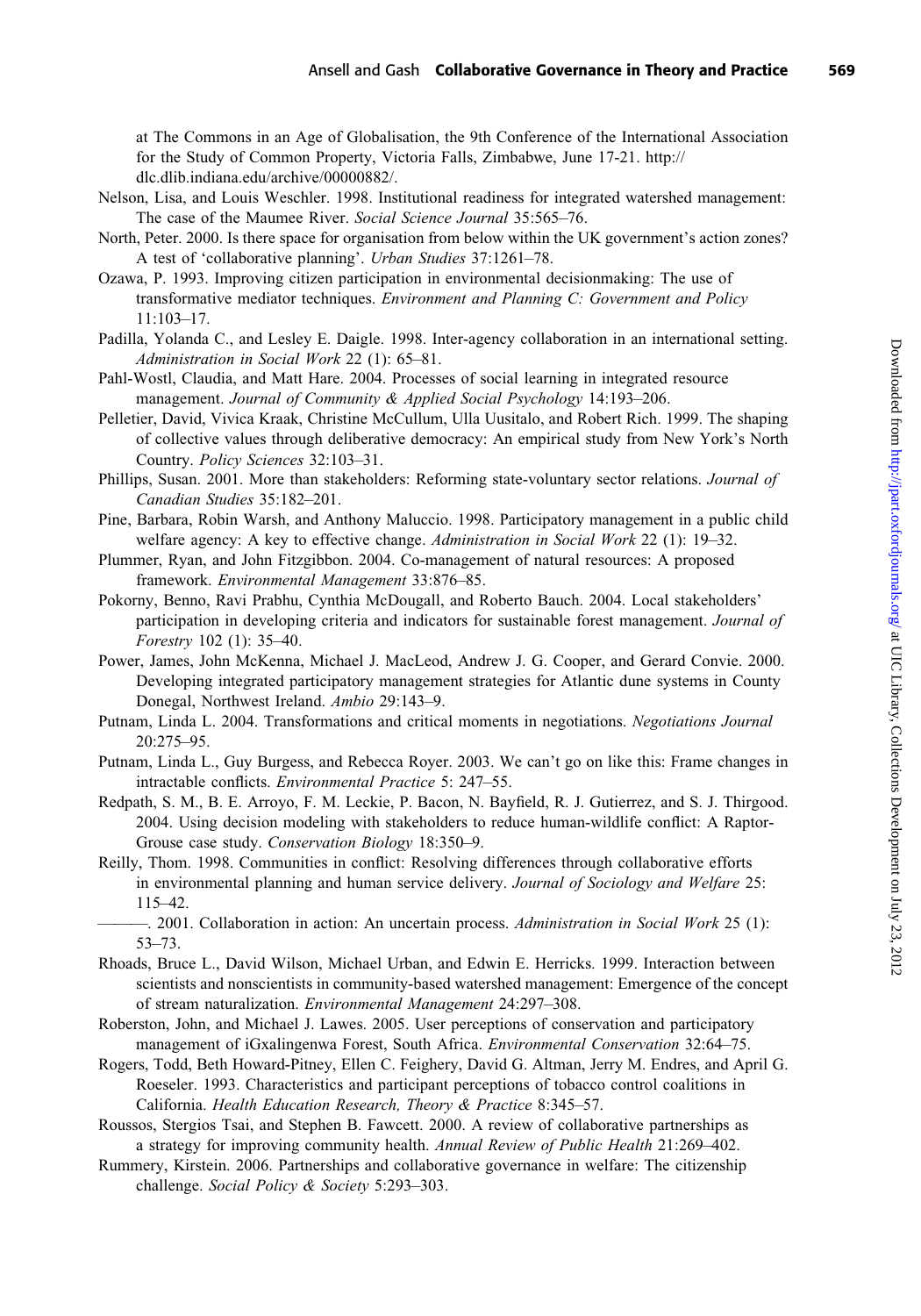#### 570 Journal of Public Administration Research and Theory

- Ryan, Claire. 2001. Leadership in collaborative policy-making: An analysis of agency roles in regulatory negotiations. Policy Sciences 34:221–45.
- Saarikoski, Heli. 2000. Environmental impact assessment (EIA) as collaborative learning process. Environmental Impact Assessment Review 20:681–700.
- Schedler, Petra, and Folke Glastra. 2001. Communicating policy in late modern society: On the boundaries of interactive policy making. Policy & Politics 29:337–49.
- Schneider, Mark, John Scholz, Mark Lubell, Denisa Mindruta, and Matthew Edwardsen. 2003. Building consensual institutions: Networks and the national estuary program. American Journal of Political Science 47:143–58.
- Schuckman, Matthew. 2001. Making hard choices: A collaborative governance model for the biodiversity context. Washington University Law Quarterly 79:343.
- Seidenfeld, Mark. 2000. Empowering stakeholders: Limits on collaboration for flexible regulation. William and Mary Law Review 41:411.
- Selman, Paul. 2004. Community participation in the planning and management of cultural landscapes. Journal of Environmental Planning and Management 47:365–92.
- Short, Christopher, and Michael Winter. 1999. The problem of common land: Towards stakeholder governance. Journal of Environmental Planning and Management 42:613–30.
- Sjoberg, Lennart. 2003. Attitudes and risk perceptions of stakeholders in a nuclear waste siting issue. Risk Analysis 23:739–49.
- Smith, Susan. 1998. Collaborative approaches to Pacific Northwest fisheries management: The salmon experience. Willamette Journal of International Law and Dispute Resolution 6:29.
- Springer, David, Deborah Stokes Sharp, and Theresa Foy. 2000. Coordinated service delivery and children's well-being: Community resource coordination groups of Texas. Journal of Community Practice 8 (2): 39–52.
- Stoker, Gerry. 1998. Governance as theory: Five propositions. International Social Science Journal 50:17–28.
	- ———. 2004. Designing institutions for governance in complex environments: Normative rational choice and cultural institutional theories explored and contrasted. Economic and Social Research Council Fellowship Paper No. 1.
- Susskind, Lawrence, and Jeffrey Cruikshank. 1987. Breaking the impasse: Consensual approaches to resolving public disputes. New York: Basic Books.
- Takahashi, Lois, and Gayla Smutny. 2002. Collaborative windows and organizational governance: Exploring the formation and demise of social service partnership. Non Profit and Voluntary Sector Quarterly 31:165–85.
- Tett, Lynn, Jim Crowther, and Paul O'Hara. 2003. Collaborative partnerships in community education. Journal of Education Policy 18:37–51.

Thomas, John Clayton. 1995. Public participation in public decisions. San Francisco, CA: Jossey-Bass.

- Till, John E., and Kathleen R. Meyer. 2001. Public involvement in science and decision Making. Health Physics 80:370–8.
- Tompkins, Emma L., and W. Neil Adger. 2004. Does adaptive management of natural resources enhance resilience to climate change? *Ecology and Society* 9 (2): 10. [http://www.ecologyandsociety.org/](http://www.ecologyandsociety.org/vol9/iss2/art10) [vol9/iss2/art10](http://www.ecologyandsociety.org/vol9/iss2/art10) (accessed October 31, 2007).
- Vangen, Siv, and Chris Huxham. 2003a. Enacting leadership for collaborative advantage: Dilemmas of ideology and pragmatism in the activities of partnership managers. British Journal of Management 14:S61–76.
	- ———. 2003b. Nurturing collaborative relations: Building trust in interorganizational collaboration. Journal of Applied Behavioral Science 39:5–31.
- Verstraeten, Gert, Jean Poesen, Gerard Govers, Katleen Gillijns, Anton Van Rompaey, and Kristof Van Oost. 2003. Integrating science, policy and farmers to reduce soil loss and sediment delivery in Flanders, Belgium. Environmental Science & Policy 6:95–103.
- Waage, S. A. 2001. (Re)claiming space and place through collaborative planning in rural Oregon. Political Geography 20:839–57.